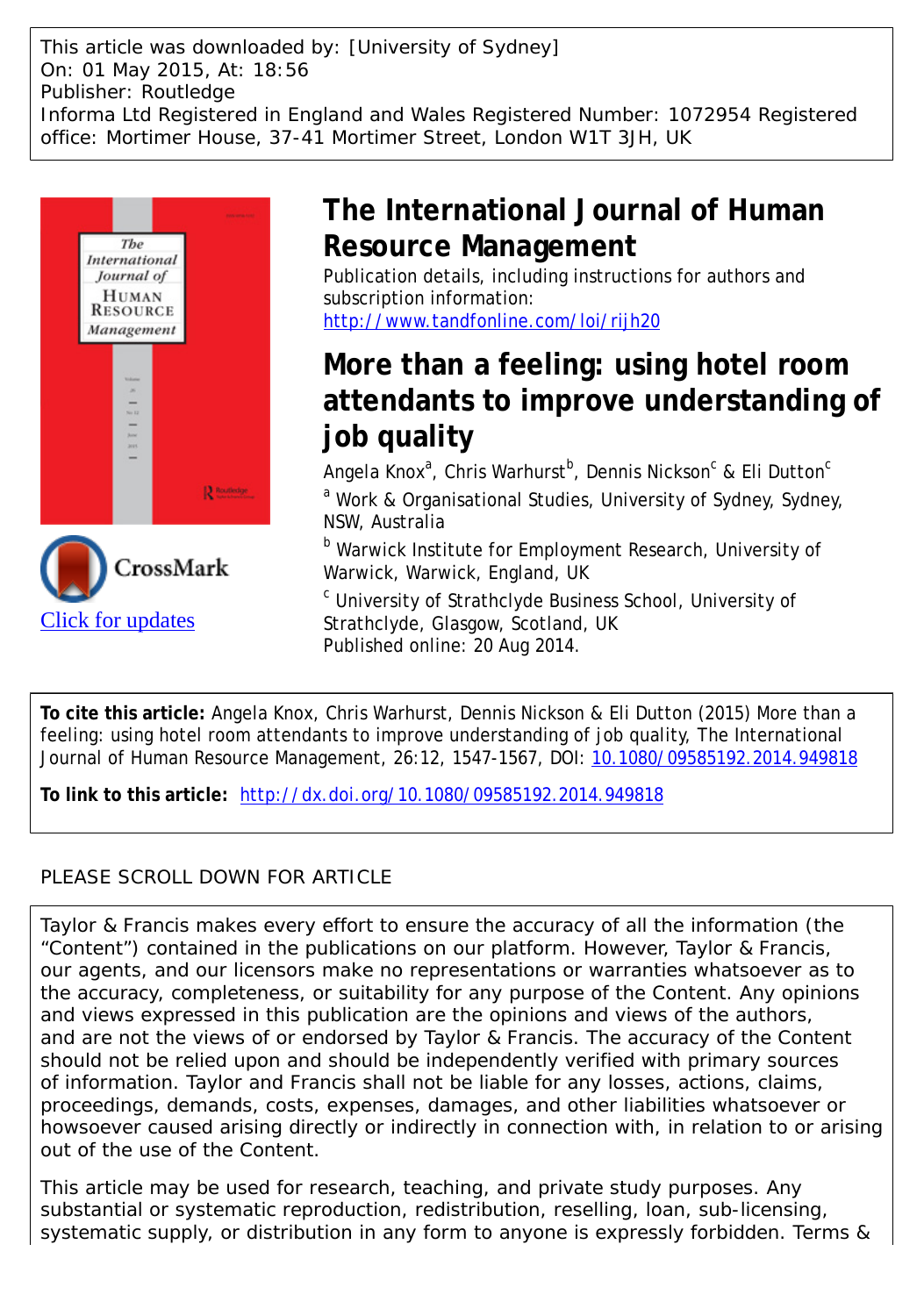Conditions of access and use can be found at [http://www.tandfonline.com/page/terms](http://www.tandfonline.com/page/terms-and-conditions)[and-conditions](http://www.tandfonline.com/page/terms-and-conditions)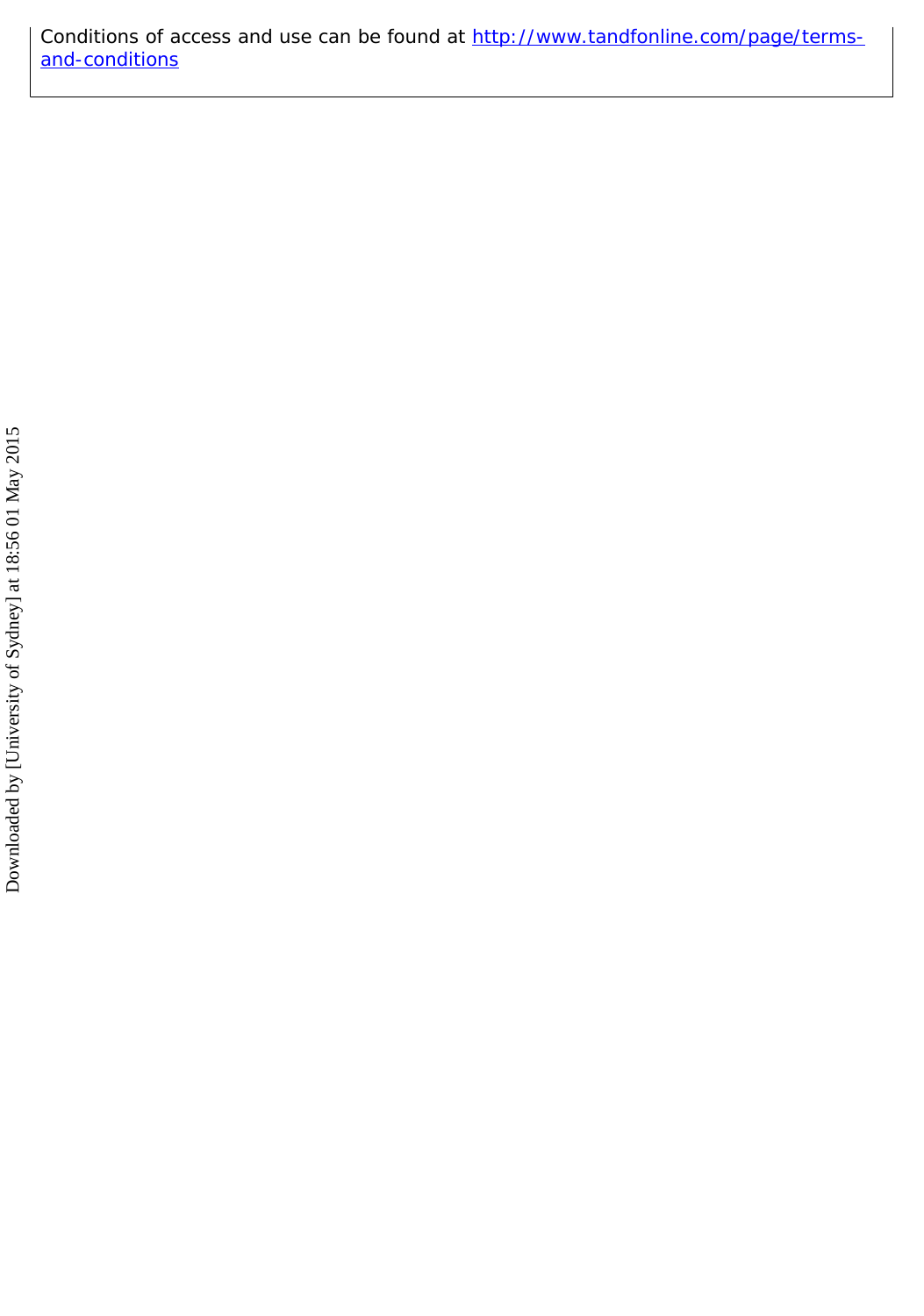

### More than a feeling: using hotel room attendants to improve understanding of job quality

Angela Knox<sup>a</sup>\*, Chris Warhurst<sup>b</sup>, Dennis Nickson<sup>c</sup> and Eli Dutton<sup>c</sup>

<sup>a</sup>Work & Organisational Studies, University of Sydney, Sydney, NSW, Australia; <sup>b</sup>Warwick Institute for Employment Research, University of Warwick, Warwick, England, UK; <sup>c</sup>University of Strathclyde Business School, University of Strathclyde, Glasgow, Scotland, UK

Recent research by Adler and Adler reveals contradictory claims about the job quality of hotel room attendants; suggesting that an objectively 'bad' job can be perceived as subjectively 'good' by workers. This contradiction resonates with wider issues about how job quality is conceived – objectively and/or subjectively. Drawing on empirical research of room attendant jobs in upper market hotels in three cities in the UK and Australia, this paper addresses the contradiction by examining both the objective and subjective dimensions of job quality for room attendants. In doing so it refines Adler and Adler's work, constructs a new typology of workers and a new categorisation of job quality informed by workers characteristics and preferences. This categorisation improves conceptual understanding of job quality by enjoining its objective and subjective dimensions.

Keywords: hotel industry; job quality; management; objective; subjective

#### 1. Introduction

The importance of job quality is gaining traction amongst academics, think-tanks and governments in many advanced economies (e.g. ILO ([http://www.ilo.org/global/About\\_](http://www.ilo.org/global/About_the_ILO/Mainpillars/WhatisDecentWork/lang–en/index.htm) [the\\_ILO/Mainpillars/WhatisDecentWork/lang –en/index.htm](http://www.ilo.org/global/About_the_ILO/Mainpillars/WhatisDecentWork/lang–en/index.htm)); Osterman, [2008\)](#page-21-0). Interest is increasing because it is recognised that job quality affects employees' job satisfaction and well-being (Clark, [2005a](#page-20-0), [2005b](#page-20-0)) in turn affecting organisational performance and national economic outcomes (European Commission [EC], [2002](#page-20-0); Siebern-Thomas, [2005](#page-21-0)). Whilst the potential benefits associated with improving job quality are increasingly recognised, the definition of job quality remains the subject of debate (e.g. Appelbaum, Bernhardt, & Murnane, [2003](#page-20-0); Batt, Hunter, & Wilk, [2003](#page-20-0); Clark, [2005a](#page-20-0), [2005b](#page-20-0); Findlay, Kalleberg, & Warhurst, [2013](#page-20-0); Green, [2006;](#page-20-0) Handel, [2005](#page-21-0); Kalleberg, [2011;](#page-21-0) Osterman & Shulman, [2011](#page-21-0)). A key issue, Findlay et al. [\(2013](#page-20-0)) note, relates to the inadequate conceptualisation and use of objective and/or subjective indicators of job quality. This lack of agreement is a significant problem as it hampers understanding of what constitutes job quality and, with it, 'good' and 'bad' jobs. As a consequence, generating greater understanding of job quality is a task highlighted as important though unfinished (Green, Kler, & Leeves, [2010;](#page-20-0) Holman, [2013\)](#page-21-0). This paper addresses this task and in doing so it advances existing understandings of job quality by demonstrating the importance of both objective and subjective dimensions of job quality and how they might be enjoined to more effectively conceptualise job quality.

The paper takes as its starting point contradictory claims about job quality in hotels, particularly for room attendants (or chambermaids/housekeepers). Room attendants clean

<sup>\*</sup>Corresponding author. Email: [angela.knox@sydney.edu.au](mailto:angela.knox@sydney.edu.au)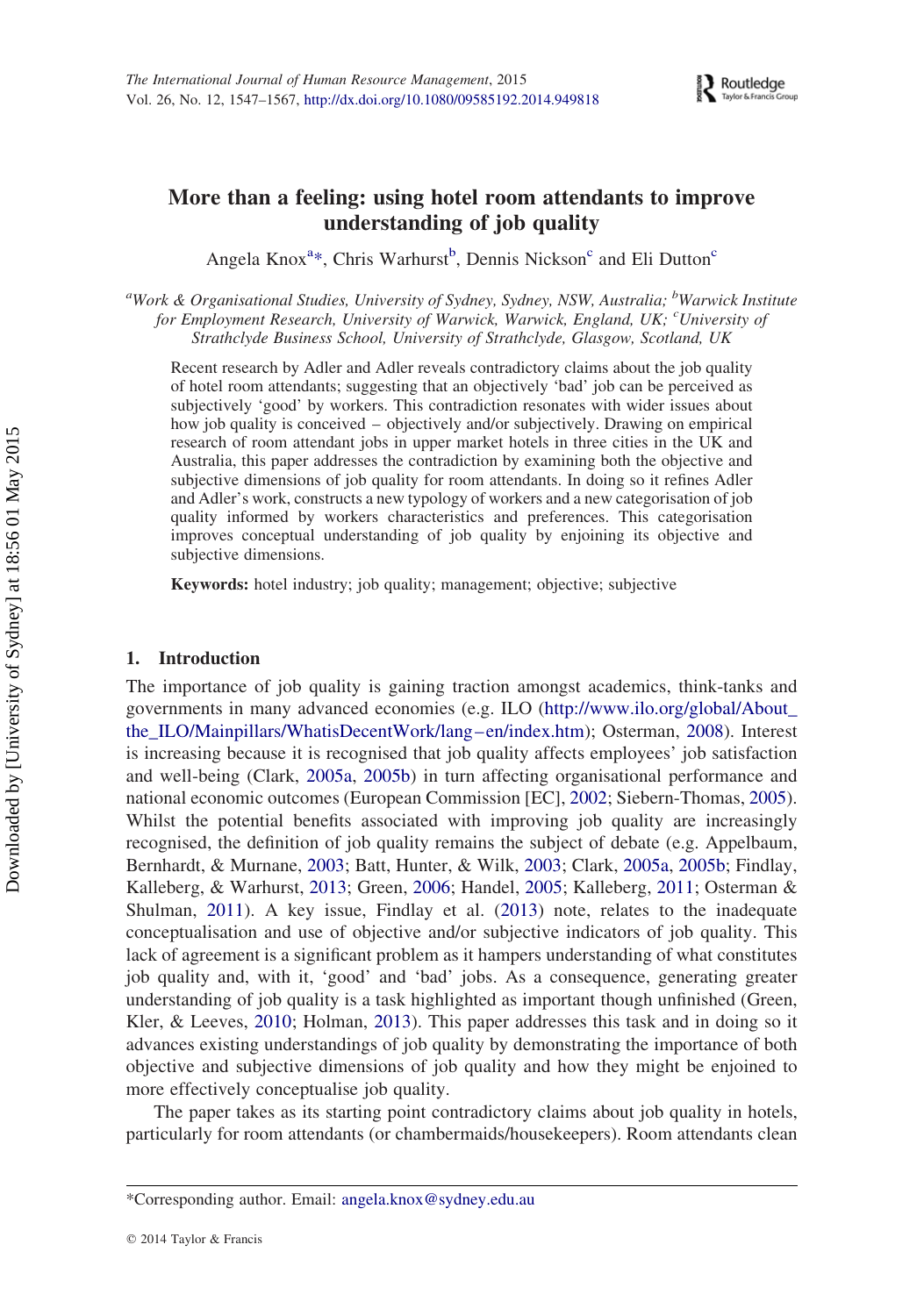and 'make up' rooms in hotels for guests' use and their job is said to be essential to hotels (Mitchell, [2007](#page-21-0)). According to Adler and Adler ([2004](#page-20-0)), housekeeping jobs are highly satisfying for workers, who are portrayed as overwhelmingly contented in their jobs. Yet, such jobs are low paid, low skilled and offer poor working time flexibility and limited training and career opportunities; subsequently described by Wood ([1992,](#page-22-0) p. 95) as the 'lowest of the low in hotel work'. These jobs are so bad that they are claimed by Bernhardt, Dresser, and Hatton ([2003,](#page-20-0) p. 36) to be 'the archetype of low-wage, dead-end service jobs'. To resolve this contradiction, and from it develop better conceptual understanding of job quality, we analyse objective dimensions of job quality by examining characteristics of the job and subjective dimensions of job quality by examining the experiences and perceptions of the job-holders/workers informed by their characteristics and preferences. Our empirical basis is research examining room attendants in upper market hotels in three cities in the UK and Australia (London, Glasgow and Sydney). This selection is not intended to be a representative population of room attendants, rather it is used as a purposive sample from which a new typology of workers is generated that helps explain how the same job can be experienced as both good and bad by different job-holders and which addresses the apparent contradiction in room attendant job quality. Our findings allow us to revise and refine Adler and Adler's work in order to create a new typology of workers; this typology explains workers' different, even positive, subjective experiences and perceptions of the same objectively 'bad job'. Based on these insights, we devise a new categorisation of job quality informed by workers' characteristics and preferences. Doing so enables better conceptual understanding of job quality more generally by more satisfactorily enjoining the objective and subjective dimensions of job quality; and which promises to facilitate and propel future research efforts seeking to operationalise and enhance job quality.

The next section of the paper provides an overview of both the debate about job quality in hotels and for room attendants specifically, and the gap in current understanding of job quality more generally. The paper then briefly outlines the research methods before presenting the findings. These findings outline the characteristics of the job and the characteristics and preferences of the job-holders, which enable us to revise and extend Adler and Adler's work and develop a new typology of workers. The discussion and conclusion section re-examines the articulation of the objective and subjective dimensions of job quality, offering a new categorisation of job quality mediated by workers' characteristics and preferences. This job quality categorisation proposes a new way of conceptualising and understanding job quality (and its outcomes) based on both objective and subjective dimensions. The final section also outlines the practical and policy implications of this categorisation and proposes a future research agenda for job quality.

#### 2. Literature review

The long-standing consensus amongst researchers in the field is that hotel jobs generally are 'bad jobs', providing low pay and low skills combined with poor training and career opportunities (e.g. Baum, [2007](#page-20-0); Bernhardt et al., [2003](#page-20-0); Lucas, [2004\)](#page-21-0). Moreover, working conditions involve unsociable and often unpredictable working hours and increasing work intensification, driven by a cost minimisation business strategy – even for upmarket  $4-5$ star hotels (Baum, [2007](#page-20-0); Iverson & Deery, [1997](#page-21-0); Timo & Davidson, [2005](#page-21-0)). Subsequently, for workers in the industry, the outcome is a 'poor' employment experience (Lucas, [2004](#page-21-0)).

For the most part, such research has focused on front-of-house jobs such as those in food and beverage in which employees interact directly with customers (e.g. Fine, [1996](#page-20-0);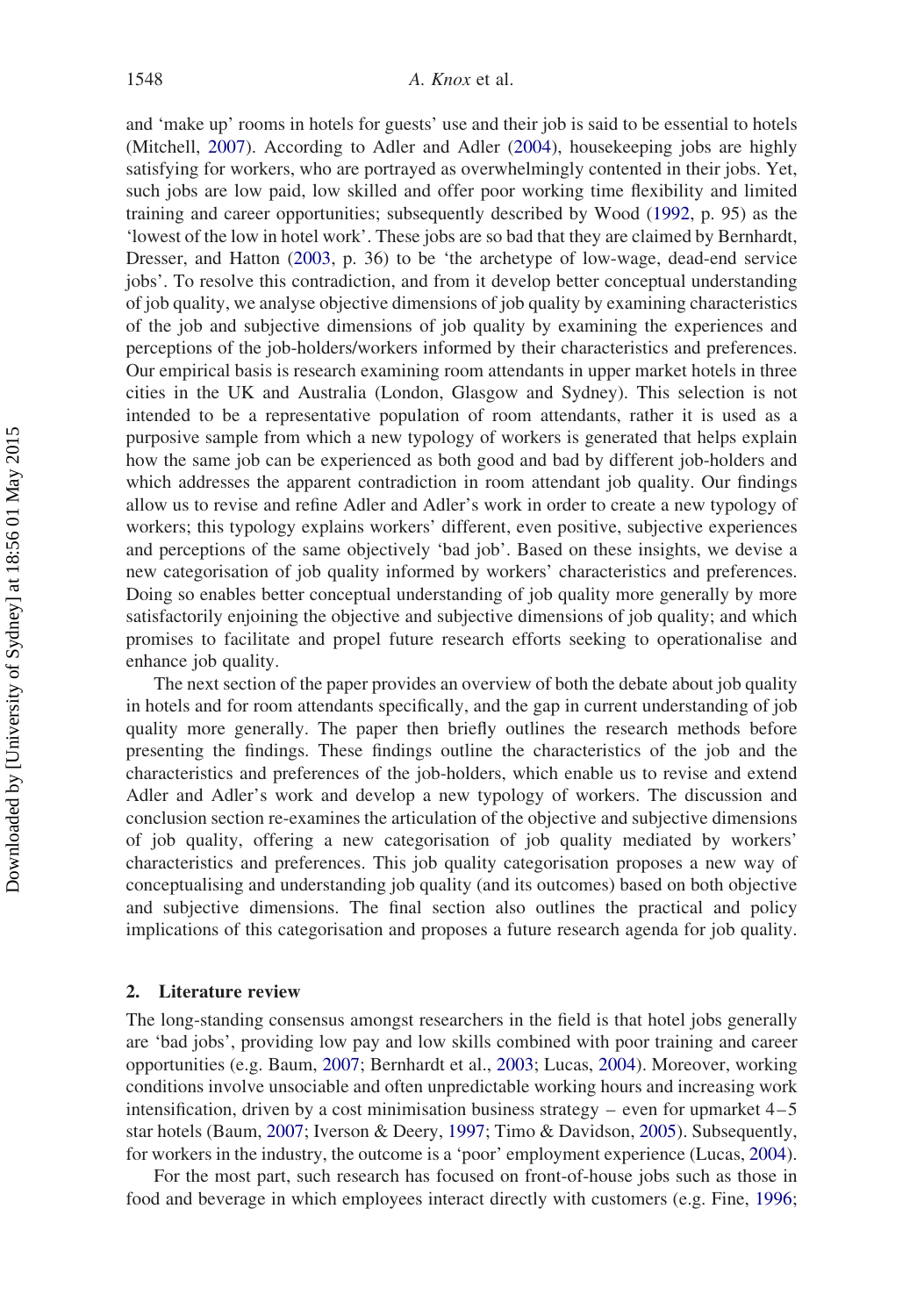Kelliher & Perrett, [2001](#page-21-0)), whilst ignoring back-of-house jobs including those in housekeeping. More recently back-of-house jobs have become the focus of research. In this respect, research examining room attendants' jobs has revealed them to be the least skilled and lowest paid in the hotel industry in Europe, the USA (Vanselow, Warhurst, Bernhardt, & Dresser, [2010\)](#page-21-0) and Australia (Knox, [2010](#page-21-0)). These jobs offer minimal rates of pay, usually at the wage floor; at times this pay may even be beneath national minimum wage (NMW) rates. Low pay is the result of the low skill requirements associated with housekeeping as well as its feminisation (Dutton et al., [2008](#page-20-0); McDowell, Batnitzky, & Dyer, [2007](#page-21-0)). Overall, the 'skills' required of room attendants are more concerned with personality, amenability to the required working hours, attention to detail and the ability to work hard. The work is routine, heavy and repetitive, requiring little formal training or qualifications; with training typically occurring on the job (Vanselow et al., [2010;](#page-21-0) Wood, [1992](#page-22-0)). Further training opportunities (such as customer service skills) can be constrained because of work pressures (McPhail & Fisher, [2008](#page-21-0)) and progression opportunities are limited as housekeeping departments tend to be small, with flat structures and little internal occupational differentiation. Working time is aligned with patterns of guest departure and arrival, and working hours are therefore inflexible (Knox, [2010\)](#page-21-0). In addition, US, European and Australian case studies reveal how increasing competitive pressures has led employers to intensify the work of housekeepers, requiring them to work harder and faster to complete their allocated duties (Oxenbridge & Moensted, [2011;](#page-21-0) Vanselow et al., [2010](#page-21-0)). Not surprisingly, housekeeping jobs are archetypal 'bad jobs' according to Bernhardt et al. ([2003\)](#page-20-0) and Holman's [\(2013](#page-21-0)) recent job quality taxonomy allocates room attending to the low-quality jobs category.

Whilst there is consensus that hotel and room attendant jobs in particular are objectively bad, research by Adler and Adler ([2004\)](#page-20-0) contradicts claims that these objective characteristics result in a poor employment experience. In their research, the majority of workers in hotels were fulfilled by their work. Their research in luxury resort hotels in Hawaii reveals different types of workers in the hotel industry with different subjective experiences and perceptions of their jobs. Four distinct types of workers are identified: managers, seekers, locals and new immigrants. Within these worker types, workers are characterised by either being trapped or transient in their jobs, and as having differing attitudes and experiences – positive or negative – of those jobs.

Managers and seekers were transient workers from more affluent socio-economic backgrounds than locals and were predominately from North, Central and South America. Managers were hospitality professionals who had chosen to develop their careers in the industry. These managers were simply passing through Hawaiian hotels as part of their broader career development and usually had little or no time for leisure pursuits. Seekers were also migrants to the Hawaiian Islands and, as with managers, did not intend to remain permanently. Many seekers moved to Hawaii to experience the available leisure opportunities rather than for work. Seekers worked in a variety of front-of-house positions directly meeting guests, for example at the beach and pool, as servers or in guest services such as bellmen or valets. New immigrants and locals made up the majority of the workforce in Adler and Adler's hotels. Locals were workers born and raised in Hawaii. Most also worked in front-of-house jobs in guest services and food and beverage. Whilst some locals were unwillingly trapped in their jobs – frustrated with the limited opportunities on the Islands and forced 'to accept the meagre offerings available to them' (p. 59), the majority were willingly 'trapped in paradise' (p. 68). Locals' jobs were at a level immediately above the new immigrants. The latter occupied the lowest rung of the occupational ladder, often filling the most menial positions such as housekeeping,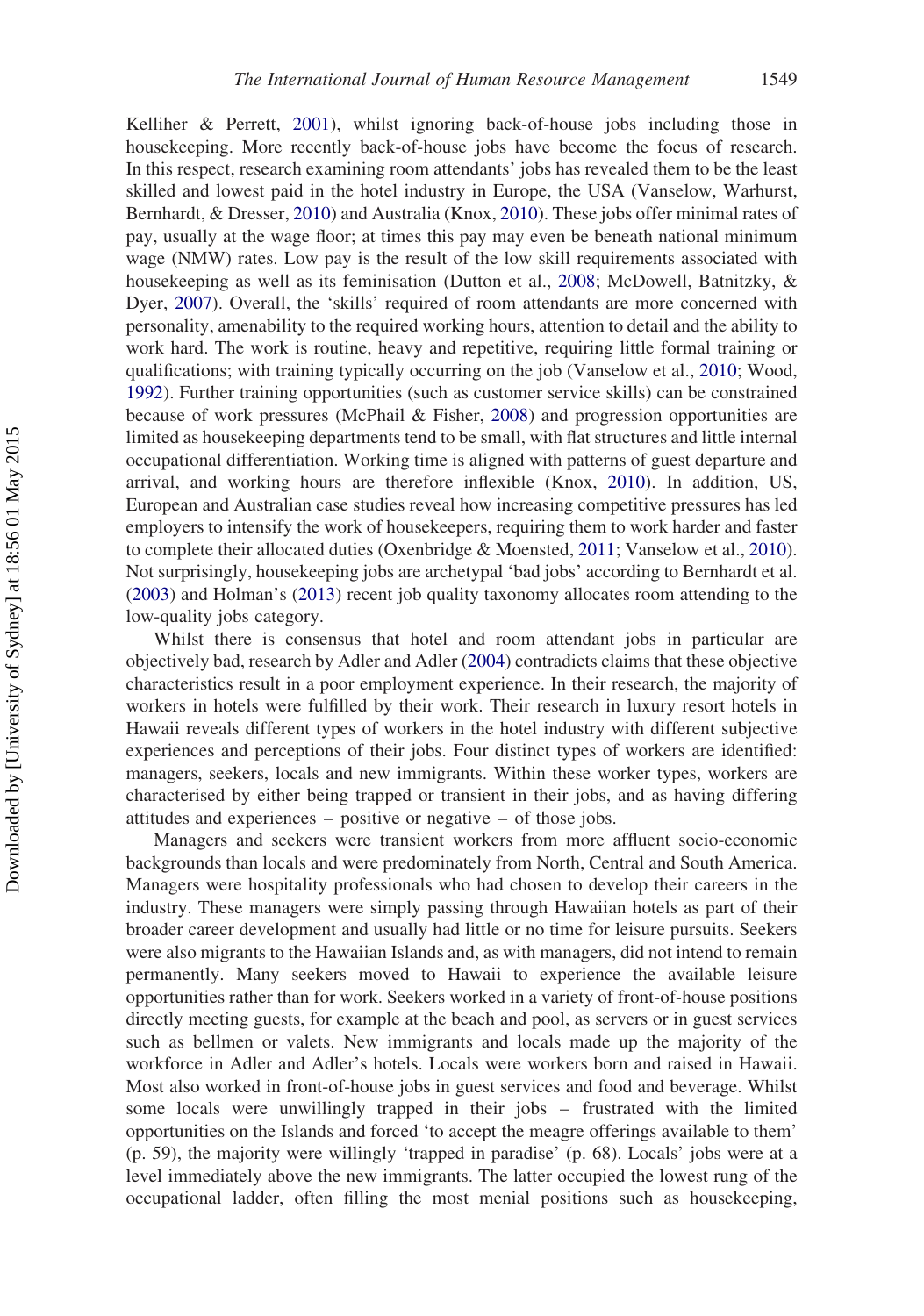stewarding and landscaping. Nevertheless, Adler and Adler again claim that these new immigrants were happy in their jobs because they were living the 'American dream' (p. 48). As a consequence, they invested in their work and had long job tenures. All of these types, including housekeepers according to Adler and Adler, were 'willingly trapped by choice' and 'approached their work with pride and diligence' (Adler & Adler, [2004](#page-20-0), p. 44) despite long hours and low pay.

Whilst it is accepted that jobs in the hotel industry are generally poor, and that room attendants' jobs can be the poorest, it is clear from Adler and Adler's typology that there can be different types of job-holders in the hotel industry with different experiences and perceptions of their jobs. Although Adler and Adler's typology is useful, we believe that it is limited and in need of revision. Revision is needed to develop greater understanding of how job-holders subjectively experience and perceive objectively 'bad' jobs. This will inform wider debates about job quality more generally in which there is tension between the articulation of objective and subjective dimensions of job quality that hinders better understanding of job quality.

Further developing understanding of job quality is important because it affects individuals' job satisfaction and well-being, organisational productivity and performance as well as national/regional economic competitiveness (Clark, [2005a](#page-20-0), [2005b;](#page-20-0) Clegg, [1983](#page-20-0); Freeman, [1978](#page-20-0); Kalleberg, [2011](#page-21-0); Siebern-Thomas, [2005\)](#page-21-0). Policy-makers across the advanced economies now agree on the importance of job quality, and there are demands to create good jobs, improve bad jobs or simply encourage decent work (e.g. Grimshaw, Lloyd, & Warhurst, [2008;](#page-20-0) ILO [\(http://www.ilo.org/global/About\\_the\\_ILO/Mainpillars/](http://www.ilo.org/global/About_the_ILO/Mainpillars/WhatisDecentWork/lang–en/index.htm) [WhatisDecentWork/lang –en/index.htm](http://www.ilo.org/global/About_the_ILO/Mainpillars/WhatisDecentWork/lang–en/index.htm)); Osterman, [2008\)](#page-21-0). Within this context, existing research highlights the critical roles that government policy (Zuberi, [2006\)](#page-22-0) and employer strategy play in shaping job quality (Bernhardt, Boushey, Dresser, & Tilly, [2008\)](#page-20-0) and the means through which improvements in job quality can be levered. However, any such interventions are dependent on how job quality is defined, and definitions of job quality vary, sometimes based on simple expediency. This issue is made explicit in the Russell Sage Foundation's international comparative research of job quality. In the book's Foreword, Solow and Wanner ([2010,](#page-21-0) p. xvi) state that 'It is impossible and unnecessary to give an exhaustive list of the components of job quality'. Others, however, recognise that the lack of a commonly agreed definition of job quality is a problem and one that should no longer be sidestepped if job quality is to be properly understood, let alone improved (e.g. Appelbaum et al., [2003;](#page-20-0) Batt et al., [2003;](#page-20-0) Clark, [2005a,](#page-20-0) [2005b;](#page-20-0) Findlay et al., [2013;](#page-20-0) Green, [2006](#page-20-0)).

Disagreement frequently centres on whether job quality should be based on objective and/or subjective indicators. Objective indicators focus on the characteristics of the job, whether economic or non-economic. For example, Osterman and Shulman ([2011\)](#page-21-0) focus on pay as their measure of job quality. In comparison, other studies that rely on noneconomic but still objective measures focus on task-related characteristics of the job. For example, Hackman and Oldham's ([1975\)](#page-21-0) seminal job diagnostic survey consists of skill variety, task identity, task significance, autonomy and feedback. In comparison, Kalleberg ([2011\)](#page-21-0) includes both economic (pay, benefits, etc.) and non-economic indicators (autonomy, control over work, scheduling, job termination, etc.) in order to provide a more holistic assessment of the objective aspects of job quality.

Because of data availability limitations, it is argued that it is often simply easier to use objective (as opposed to subjective) indicators (e.g. Osterman & Shulman, [2011](#page-21-0)). Other researchers, however, are trenchant about their use, arguing that economic and non-economic objective 'characteristics of the job are the constituent elements' of job quality (Eurofound, [2012,](#page-20-0) p. 10, also Muñoz de Bustillo, Fernández-Macías, Esteve, & Antón, [2011\)](#page-21-0).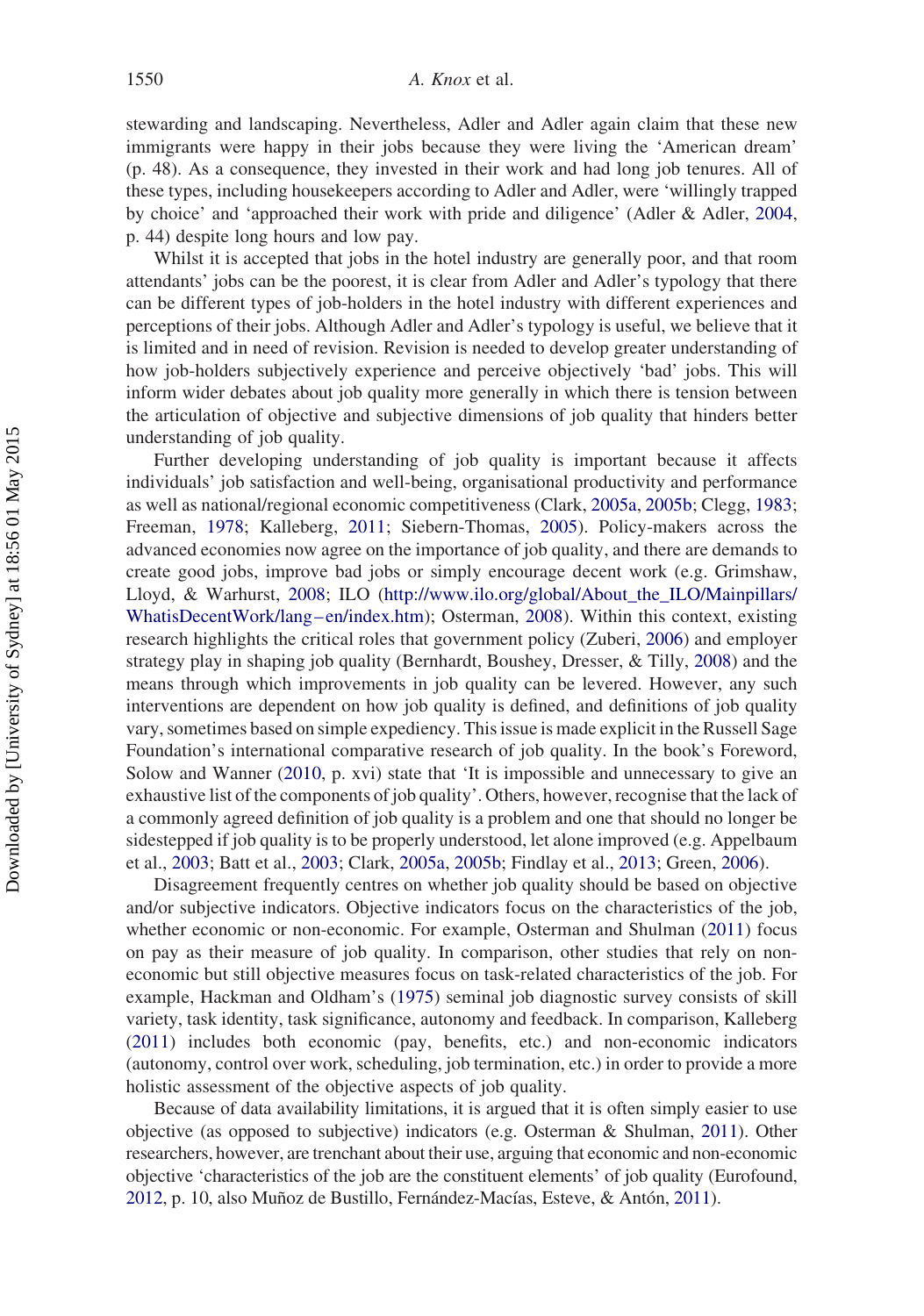Yet, Kalleberg [\(2011](#page-21-0)) suggests that there may be individual, subjective differences in how job quality is experienced by job-holders. As he stated in earlier research: 'It is workers, however, who ultimately judge job quality, and they may consider a job to be bad for many reasons' (2000, p. 259). Subjective indicators focus on the reported attitudes and experiences of the job-holder in relation to the extent to which that job meets the worker's needs (Brown, Charlwood, Forde, & Spencer, [2007;](#page-20-0) Eurofound, [2012\)](#page-20-0). It is recognised that this subjectivity is affected by workers' characteristics such as sex, age, ethnicity, qualifications and socio-economic background (Brown et al., [2007](#page-20-0); Sledge, Miles, & Coppage, [2008\)](#page-21-0). Thus perceptions of good and bad jobs can vary, coinciding with job-holder characteristics. Holman ([2013\)](#page-21-0) also suggests that the experience of a job may vary in accordance with an individual's personal and contextual circumstances. Whilst he creates a taxonomy of job types across 27 European countries (Holman, [2013\)](#page-21-0) based on five objective indicators (work organisation, wages and payment system, security and flexibility, skills and development, and engagement and representation) that are both economic and non-economic, he validates these indicators by assessing job-holders subjective experiences. Other studies have also sought to span objective (economic and non-economic) and subjective indicators. Amongst such studies, Handel ([2005\)](#page-21-0) argues that the dimensions of job quality consist of pay, job security, promotional opportunities, job variety/interest, job autonomy, stress, work load, physical effort, danger, management –employee relationships and co-worker relationships. Similarly, Green et al. ([2010\)](#page-20-0) use (economic and non-economic) objective dimensions of job quality, including pay and training opportunities, and subjective dimensions, including satisfaction with pay, hours and the job.<sup>[1](#page-19-0)</sup> These measures are used to assess the 'subjective characteristics of the employment environment', reflecting job-holders' subjective attitudes and experiences of the job (Eurofound, [2012](#page-20-0); Green et al., [2010,](#page-20-0) p. 617; also Brown et al., [2007](#page-20-0)). Importantly, the potential significance of both subjective indicators and the characteristics of jobholders are gaining traction in debates about job quality (e.g. Holman, [2013;](#page-21-0) Holzer, Lane, Rosenblum, & Andersson, [2011;](#page-21-0) Kalleberg, [2011\)](#page-21-0). Relatedly, the potential importance of job-holder preferences has also been noted (Brown et al., [2007](#page-20-0)), though further empirical analysis/support remains absent.

Despite such recognition, the articulation of objective and subjective dimensions remains analytically under-developed and warrants further exploration: it is a task signalled as important but as yet unfinished. It is, Green et al. ([2010,](#page-20-0) p. 605) state, 'a complex task ... open for evaluation'. As Holman [\(2013,](#page-21-0) p. 496) argues, future studies should be 'conducted to examine how personal and contextual factors shape employee experiences of job types'.<sup>[2](#page-19-0)</sup> This call has merit. Although job-holder characteristics are now recognised as important factors, the preferences of these job-holders remain relatively under-developed analytically (Brown et al., [2007](#page-20-0)). By more comprehensively incorporating these preferences into the analysis, we believe that the contradiction in objective and subjective accounts of hotel housekeeping jobs can be explained and, importantly, provide a route into better understanding job quality more generally. In other words, what needs to be explored is how subjectively perceived objective dimensions shape job quality outcomes, and worker characteristics and preferences are the bridge.

In contrast to Adler and Adler's ([2004\)](#page-20-0) research, the findings from our research, based on in-depth analyses of housekeeping work in London, Glasgow and Sydney, include a wider range of workers. This wider research base offers a more nuanced depiction of room attendants' characteristics and preferences and their experiences and perceptions of their job, allowing us to refine the work of Adler and Adler and develop a new typology of workers. The resulting revised typology explains how objectively bad jobs may be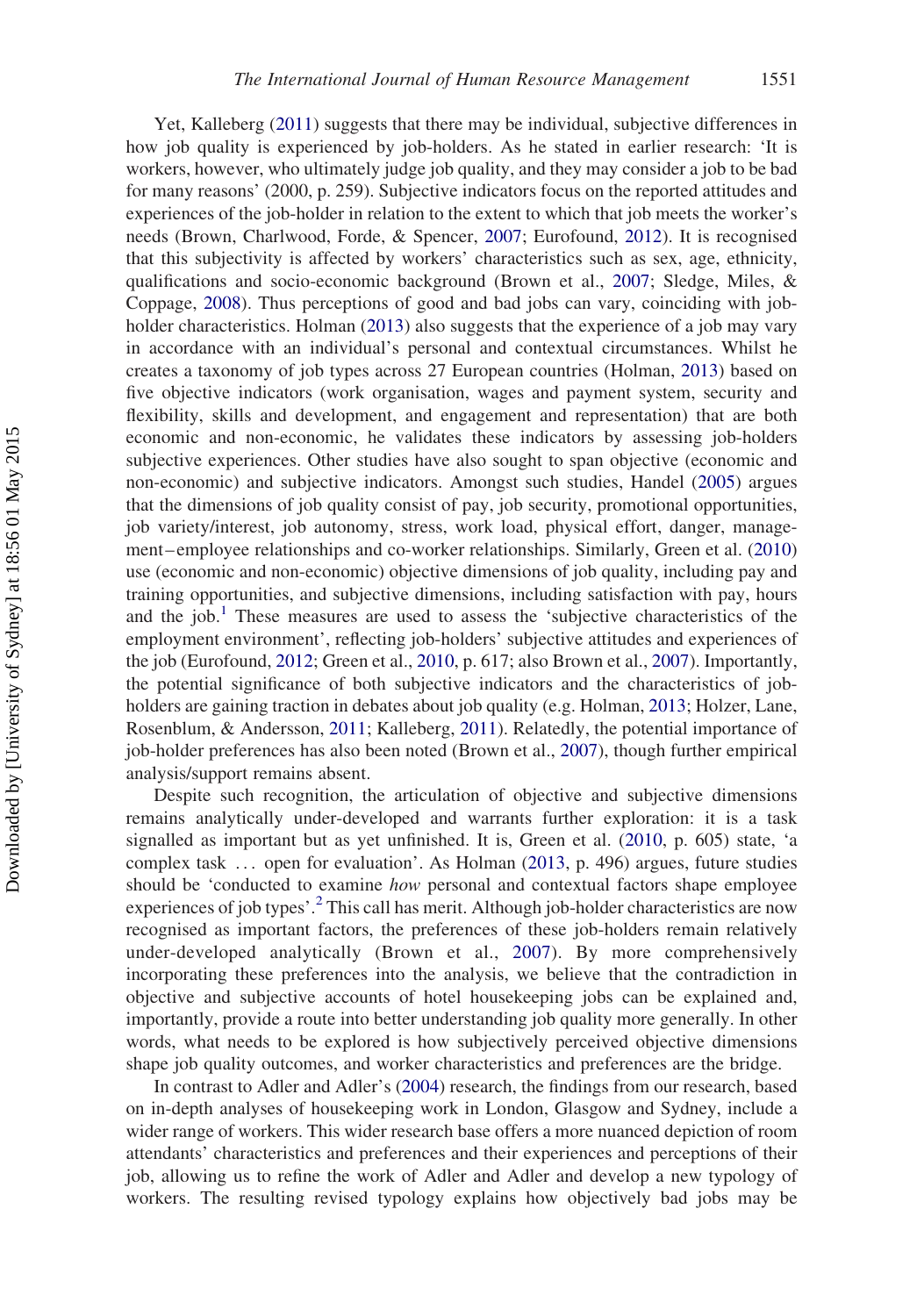perceived positively by different workers. This approach not only makes understandable the apparent contradiction in accounts of job quality in the hotel industry, it also enables the development of a new categorisation of job quality based on objective and subjective dimensions, mediated by worker characteristics and preferences. This new categorisation advances existing (inadequate) conceptualisations of job quality and subsequently promises to propel future efforts directed towards operationalising and enhancing job quality.

#### 3. Research design and methods

The research data are drawn from two studies of the hotel industry in the UK and Australia and enveloped middle and upper market hotels. To control for the potential influence of market segment differences and align with the research of Adler and Adler [\(2004](#page-20-0)), only the data from the upmarket case study hotels are examined here. The case studies focused on larger hotels; that is those with a minimum of 30 staff to allow exploration of room attendants' progression opportunities not generally available in smaller establishments. In the UK, there were four upmarket hotel case studies, two London-centred and two Glasgow-centred. In Australia, three case study hotels were drawn from Sydney (see Table 1).

Although statistical data were gathered about each country's hotel industry and financial and performance data, the research was largely qualitative involving non-random selection of case studies based on labour market and product market segment. This design enabled deep understanding of concepts and relationships in specific contexts as well as theory building (Flyvbjerg, [2011;](#page-20-0) Yin, [2003\)](#page-22-0). In the Internet age in which more data are readily available, Savage and Burrows [\(2007](#page-21-0)) argue that the task of social science now is to provide better description and classification. Typologising is a valuable tool in this task. Amidst research into 'bad jobs', case studies, particularly those using qualitative research methods, provide greater understanding especially when using a broad selection of interviewees across different organisational positions to provide a range of perspectives (Grimshaw, [2005](#page-20-0)). To this end, we interviewed room attendants, various managers and significant others related to the industry.

In the UK, interviews were conducted with general, operations, human resources and housekeeping managers as well as housekeeping supervisors and room attendants

| Case study hotels                                                                                                                                                                                |                                                                                                                                           |  |
|--------------------------------------------------------------------------------------------------------------------------------------------------------------------------------------------------|-------------------------------------------------------------------------------------------------------------------------------------------|--|
| UK                                                                                                                                                                                               | Australia                                                                                                                                 |  |
| H1<br>Central London<br>International chain<br>H2<br>Greater London<br>Independently owned group<br>H3<br>Central Glasgow<br>International chain<br>H4<br>Greater Glasgow<br>International chain | H <sub>5</sub><br>Sydney<br>International chain<br>H <sub>6</sub><br>Sydney<br>International chain<br>H7<br>Sydney<br>International chain |  |

Table 1. The case study hotels.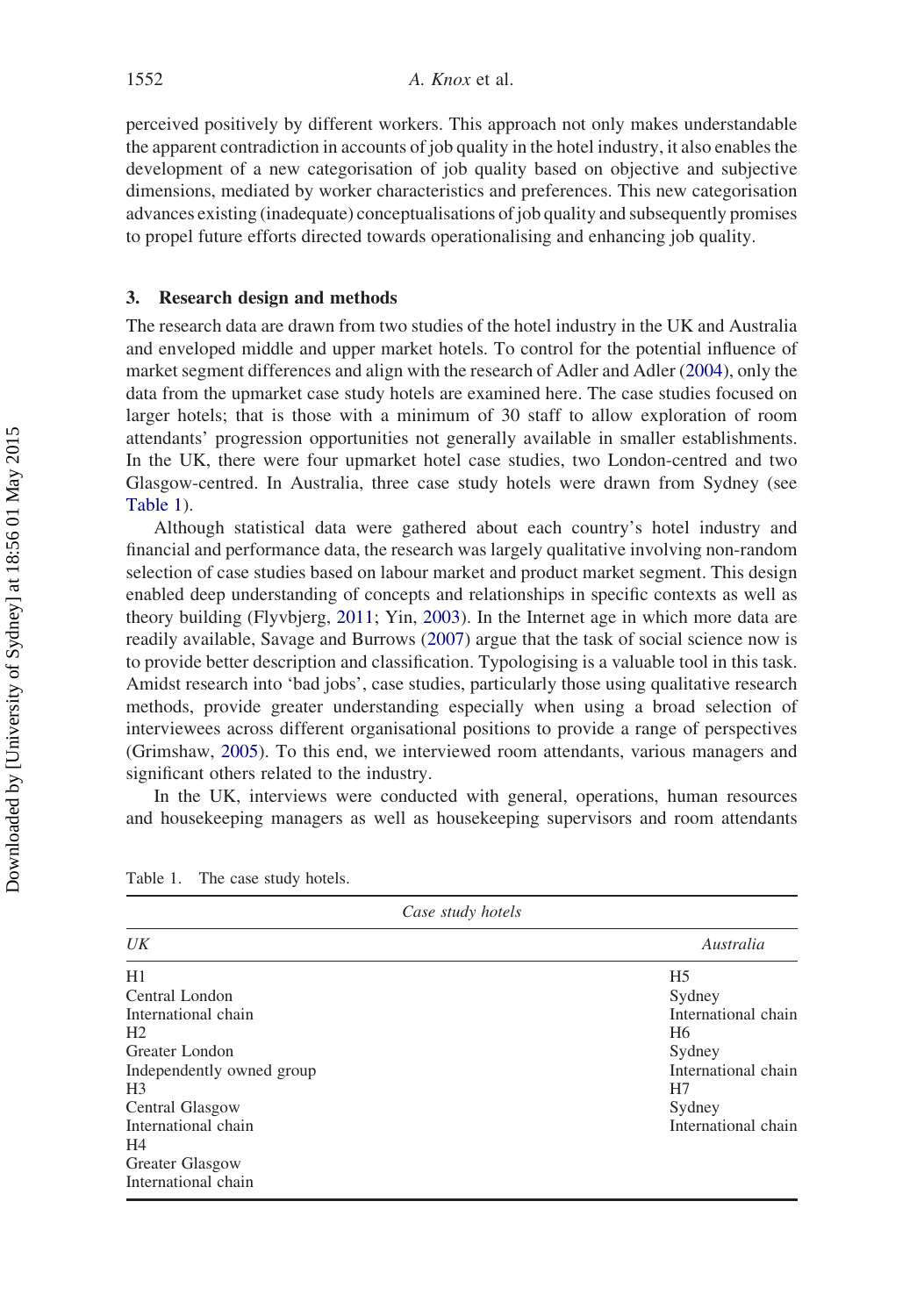in hotels. There were also interviews with representatives from two temporary work agencies (TWAs), a contract cleaning company and a number of organisations related to the industry: a sector careers promotion organisation, a trade union and two low wage campaign groups. In total, 76 interviews were conducted, including 19 room attendants across the four upper market hotels. In Australia, 30 interviews (including 15 room attendants and 6 supervisors) were conducted in total, with a mix of room attendants, managers, the directors of a TWA, the industry's employer representative group and the trade union. Hotel and individual participants in both countries are anonymised.

Interviews were semi-structured to enable questioning in line with the research aims whilst allowing interviewees to discuss additional issues. This approach enables the interviewer to elicit interviewee viewpoints more effectively than a standardised interview or questionnaire (Flick, [1998\)](#page-20-0). Interview schedules ranged over both objective and subjective dimensions of job quality. We used both economic and non-economic objective indicators to determine the characteristics of the job holistically (e.g. Holman, [2013](#page-21-0); Kalleberg, [2011\)](#page-21-0), including work organisation, skills and training, progression opportunities, and pay and benefits. We also examined workers' (subjective) attitudes and experiences in relation to their working environment (Brown et al., [2007](#page-20-0); Green et al., [2010](#page-20-0); Holman, [2013;](#page-21-0) Sledge et al., [2008\)](#page-21-0). Our subjective indicators consisted of jobholder attitude towards doing the job (willing or unwilling) and job-holder tenure (trapped or transient), informed, however, by workers' characteristics and preferences (e.g. Brown et al., [2007](#page-20-0); Kalleberg, Reskin, & Hudson, [2000](#page-21-0)). This approach is consistent with Adler and Adler's [\(2004](#page-20-0)) research whilst also integrating the worker characteristics identified by Kalleberg et al. [\(2000](#page-21-0)) and Sledge et al. [\(2008](#page-21-0)). In exploring these characteristics, the importance of workers' preferences (Brown et al., [2007\)](#page-20-0) became clear, as outlined below. The data were content analysed by the research team to identify common trends and relationships within and between key concepts (Yin, [2003\)](#page-22-0) using an iterative thematic process (Corbin & Straus, [2008](#page-20-0)).

It is important to note that analysis of the seven case study hotels from the two different countries is not comparative but integrative – creating a combined workforce that encompasses a varied/diverse range of worker characteristics and preferences, necessary to develop a deeper understanding of how worker characteristics and preferences mediate the objective and subjective dimensions of job quality.

The data are used to characterise housekeeping jobs and job-holders, and build a typology of worker types. Our analysis included data from both non-managerial and managerial participants because we consider managerial implications and outcomes, including performance standards, productivity, absenteeism and turnover. In accordance with Adler and Adler's research, job-holders' tenure was coded/categorised as 'trapped' if job-holders possessed long-term tenures (typically in excess of 3 years) and intended to remain in their job. Job-holder tenure was categorised as 'transient' if job-holders possessed short-term tenures (less than 3 years) and did not intend to remain in the job. In general, a tenure in excess of 3 years usefully distinguishes long-term job-holders from their short-term counterparts who frequently relied on work visas of between 1 and 3 years. Using Adler and Adler's definition, we categorised job-holder attitudes as 'willing' if they held a positive attitude towards doing the job and 'unwilling' if they held a negative attitude towards doing the job. This framework of analysis is consistent with Holman's ([2013\)](#page-21-0) overall definition of job quality, which, he argues, involves the extent to which the job includes factors that foster positive subjective assessments by the employee, including positive attitudes.<sup>[3](#page-20-0)</sup>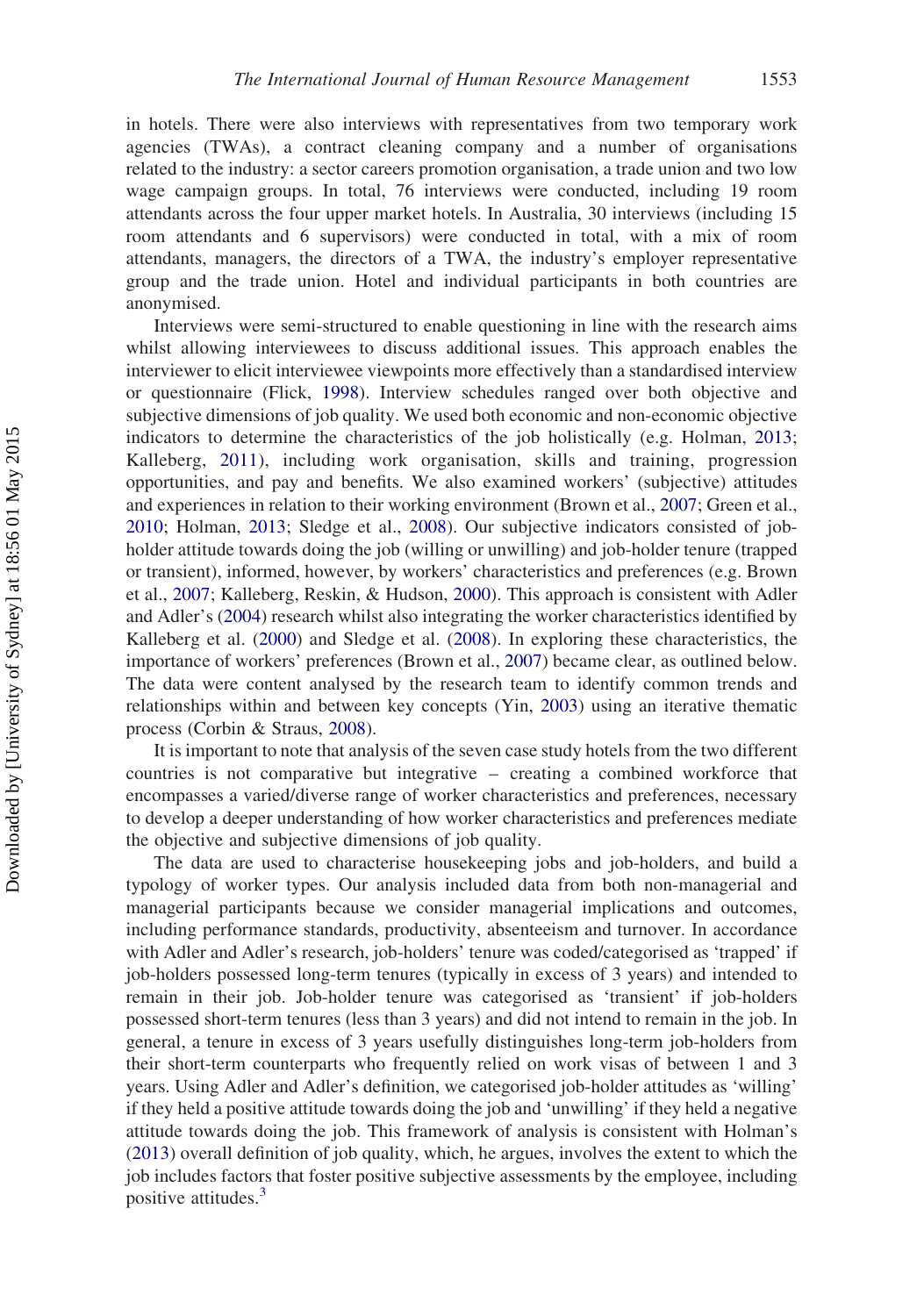We examined room attendants' characteristics in order to help explain any differences in their subjective experiences compared to Adler and Adler's 'willingly trapped' room attendants. Our analysis revealed five key characteristics that shaped job-holders attitudes and tenures: qualifications (low-level or high-level), employment options (limited or broad), life-stage (early or mature), life-focus (career, family or pleasure) and status (local and/or (im)migrant) and, relatedly, job-holders' preferences, which shaped attitudes and tenures. Subsequently, our findings examine how workers' characteristics and preferences shaped job-holders experiences and perceptions.

#### 4. Findings

Findings about the objective and subjective job quality of housekeeping work are presented sequentially. The latter sub-section includes our new, revised typology of workers, which provides insight into how worker characteristics and preferences mediate the objective and subjective dimensions of job quality.

#### 4.1 Housekeeping work and the objective dimensions of job quality

The objective dimensions of job quality accord with the key themes identified in the literature: work organisation, skills and training, progression opportunities, and pay and benefits, which structure the presentation of findings in this sub-section.

#### 4.1.1 Work organisation

In the UK and Australia, room attendants typically worked alone for long periods of the day. Room attendants' core task was the servicing of rooms, which involved vacuuming and dusting, cleaning bathrooms, re-stocking towels, tea and coffee, etc. and changing bed linen. In addition to core daily tasks, there were often additional tasks to be undertaken weekly by the room attendants. These tasks included cleaning bathroom doors or skirting boards, deep cleaning of bathroom tiles, pulling out and cleaning behind the beds, washing the paintwork and cleaning windows. Hotels had strict and detailed operating procedures for the servicing of rooms.

The target number of rooms to be cleaned varied across the UK hotels. In H4 and H1 the room attendants were expected to clean 14 – 16 rooms in an 8-hour shift. In general, room attendants stated that 14 rooms per shift was a tight target and messy and departure rooms required more time to clean, which disrupted their work schedules. In the Australian case hotels, room attendants had quotas of  $12-14$  rooms per 7.6-hour shift. The Executive Housekeeper at H5 indicated that 12 or 13 rooms formed the old standard used by 5 star hotels but many were increasingly pushing quotas up to 14 rooms in order to reduce labour costs. On average, attendants required 30 – 32 minutes to clean a standard room.

#### 4.1.2 Skills and training

Across the UK and Australian hotels, it was recognised that there was little formal skill involved in working as a room attendant: 'you don't need skills to dust or hoover you know' said one room attendant (H4). Instead, it was suggested that it was more important to find somebody with the right personal qualities to do the job: good attention to detail, a good sense of hygiene and cleanliness, and physical stamina. A number of managers also highlighted that attendants require some interpersonal skills that allowed them to be friendly and polite if they met guests. All of the hotels offered training to new attendants,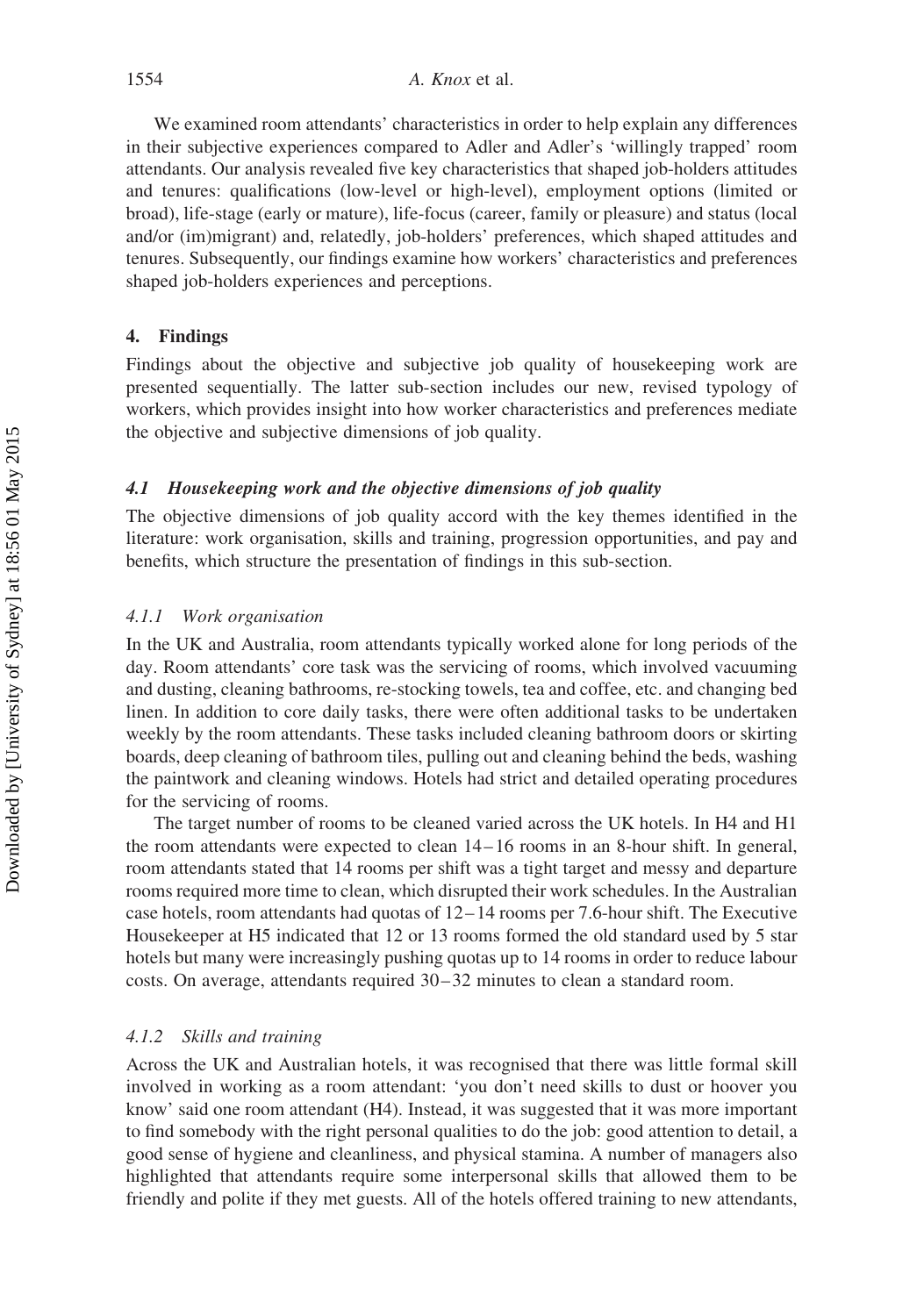usually consisting of a half day or day. Training was on the job and consisted of technical elements and behavioural elements. New employees would either shadow or work alongside a more experienced room attendant, akin to a 'buddy system'. In general there was an expectation that room attendants would be competent within 4 weeks of starting; some were competent within 2 weeks however. In Australia, where TWA staff were used, they were trained by the TWA. This training abided by the brand standards and relevant policies of the specific hotel chain.

#### 4.1.3 Progression opportunities

The departmental structure within hotel housekeeping was relatively flat in all hotels. The entry-level position was that of room attendant and most workers remained at this level. Supervisory positions existed in some but not all hotels, and even in the largest hotels there were only between one and four supervisors. The executive housekeeper or manager was responsible for the department and it was rare for any other positions to exist in housekeeping. Given these flat structures, progression was limited in housekeeping but workers could transfer into other departments and front-of-house departments, such as food and beverage or reception, which tended to offer increased opportunities as more varied positions and job levels existed. As one general manager (H2) noted:

... if you've got absolutely no qualifications, you probably come in as a room attendant, and then most people if you are personable enough and have the skills to be front facing then you can easily transfer to front house and progress from here.

However, the reality was that few room attendants across the case studies were interested in advancement because of their domestic responsibilities. Others lacked the language skills that would enable them to cross departments and work in front-of-house jobs and their work availed little time to take up language training that would enable them to make that cross over.

#### 4.1.4 Pay and benefits

In the UK, pay rates were similar across all of the hotels, typically at or just above (and increasingly driven by) the UK NMW, which was  $£5.05$  per hour at the time of data collection. The highest rates were paid by H1  $(£6.20$  per hour) because the parent company had a policy of paying above the NMW. This policy was developed in order to attract higher quality staff who would also be less inclined to leave. Room attendants were largely dissatisfied with the pay rates received: 'the pay is crap' one said bluntly. This problem was also acknowledged by the head housekeepers who highlighted the low pay, poor work and alternative opportunities:

I think it's difficult to get the right people now ... people don't want to come into the hotel industry ... I think it is all down to pay ... if you can sit in Tesco's for £4.85 [the NMW in 2004-2005] on your bum putting food through a scan then people are going to do that rather than physically bending down and moving beds and washing floors and stuff like that. (H1)

In Australia, the reactions of room attendants with respect to pay and benefits ranged from 'the pay is terrible' to an acceptance that it is 'enough to live off'. The room attendants in the hotel sites examined received award-based rates of pay in accordance with the Federal hospitality award. The basic rate of pay was \$14.18 per hour for permanent staff and \$17.72 per hour for casual staff. Whilst managers claimed that all of their staff received award-based rates of pay, some staff indicated that the use of room quotas could impact upon pay rates in some hotels relying on TWAs, pushing pay below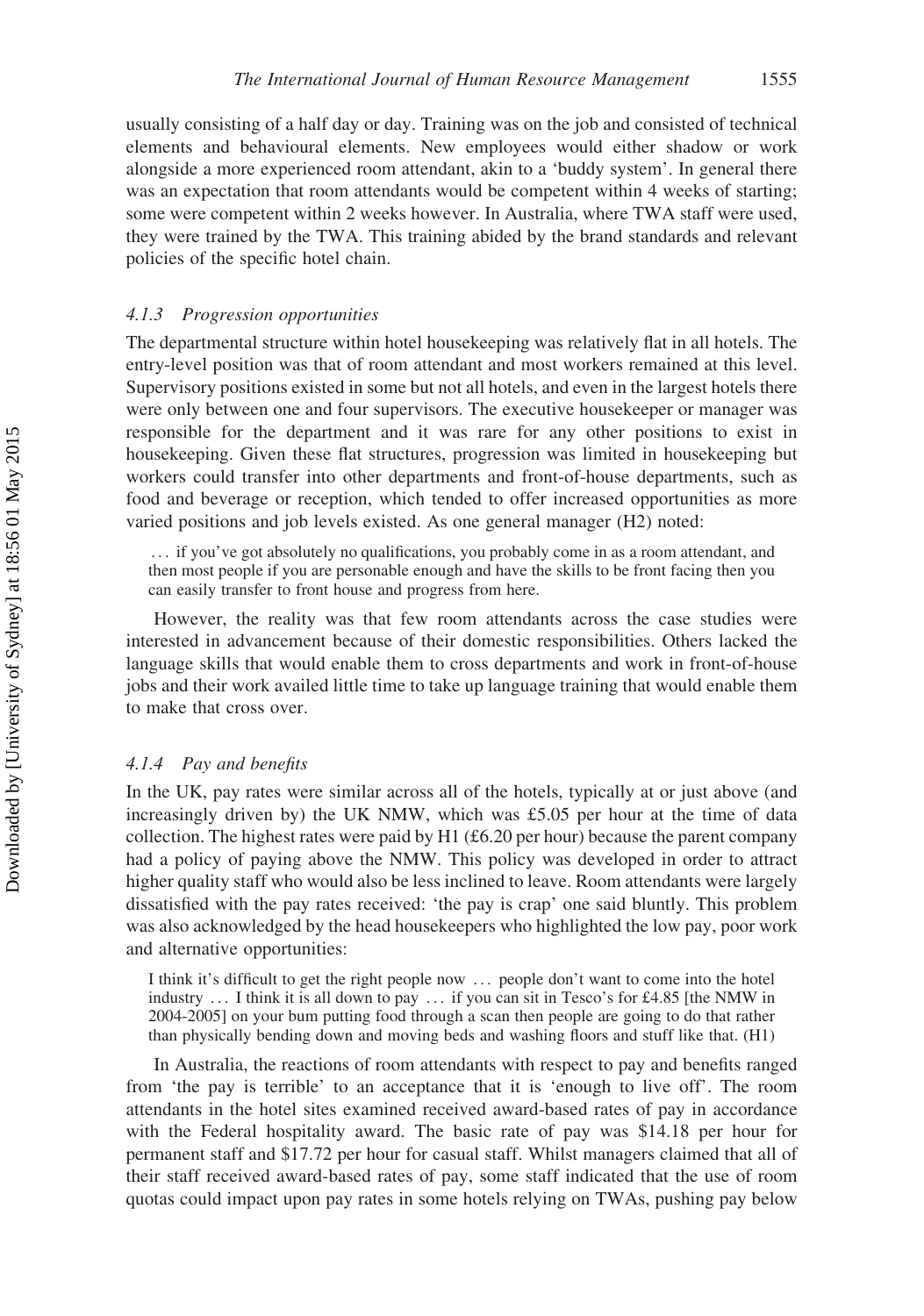the award rate if staff took longer to clean their allocated rooms than scheduled. At these hotels, 32 minutes was allowed for the cleaning of a standard room, so permanent and casual staff received \$7.56 and \$9.45 per room cleaned, respectively.

Other benefits offered to room attendants in the UK and Australia included membership schemes entitling staff to discounts on accommodation and food and beverage in their hotel chains various sites around the world. Whilst staff recognised the value of such benefits, they questioned their capacity to take advantage of them. In addition, the majority of hotels had an 'employee of the month' scheme that offered gifts or monetary rewards. Room attendants did sometimes receive tips and gifts from guests but such gratuities were minimal and infrequent. Non-financial benefits included provision of uniforms, free food and staff parties.

Overall, housekeeping jobs in upmarket hotels are thus objectively bad: involving hard work, low skill, little progression and low pay. These findings are consistent with those in existing literature on job quality within hotels' housekeeping (e.g. Bernhardt et al., [2003](#page-20-0); Vanselow et al., [2010;](#page-21-0) Wood, [1992](#page-22-0)). Moreover, as with the literature, we found little variation in the objective dimensions of job quality across different national contexts as international hotel chains use standardised policies and procedures (for an explanation of consistency across national contexts, see Vanselow et al., [2010](#page-21-0)). The next sub-section outlines workers' subjective experiences and perceptions of these putatively 'bad' jobs and how differing subjective assessments were associated with different worker characteristics and preferences.

#### 4.2 Housekeeping workers and the subjective dimensions of job quality

Based on Adler and Adler's concepts of job-holder attitude towards doing the job (willing or unwilling) and job-holder tenure (trapped/long-term or transient/short-term), our analysis of housekeeping samples from London, Glasgow and Sydney revealed four different categories of room attendant: 'willing and trapped', 'willing and transient', 'unwilling and trapped' and 'unwilling and transient'. Given that room attending jobs are objectively 'bad', we attempt to explain why these jobs are experienced differently, even in some cases to be perceived as good jobs, by our different categories of workers. From this analysis, we develop an understanding of how workers' characteristics and preferences shape their subjective perceptions and experiences of room attending (see [Table 2](#page-12-0)).

#### 4.2.1 'Willing and trapped' workers

Job-holders with a willing attitude towards doing the job and a long-term tenure were 'willing and trapped' in room attending jobs. In London, these workers were local and (im) migrant women with young children and low-level qualifications. Housekeeping was a desirable job because it allowed working mothers to fit their working hours around childcare responsibilities. For example, one room attendant who had previously spent much of her working life in care work, now worked in the hotel because in her previous job she was expected to do night shifts, whereas at the hotel her working hours were aligned with her son's school hours. In Glasgow, workers were also local, older female returners, often with limited education and little or no prior experience of working in hospitality. A number had previous work experience in factories or care work for example. As well as the hours suiting many interviewees because of childcare responsibilities, they also talked about the nature of the job suiting them, 'you are on your own basically ... and well you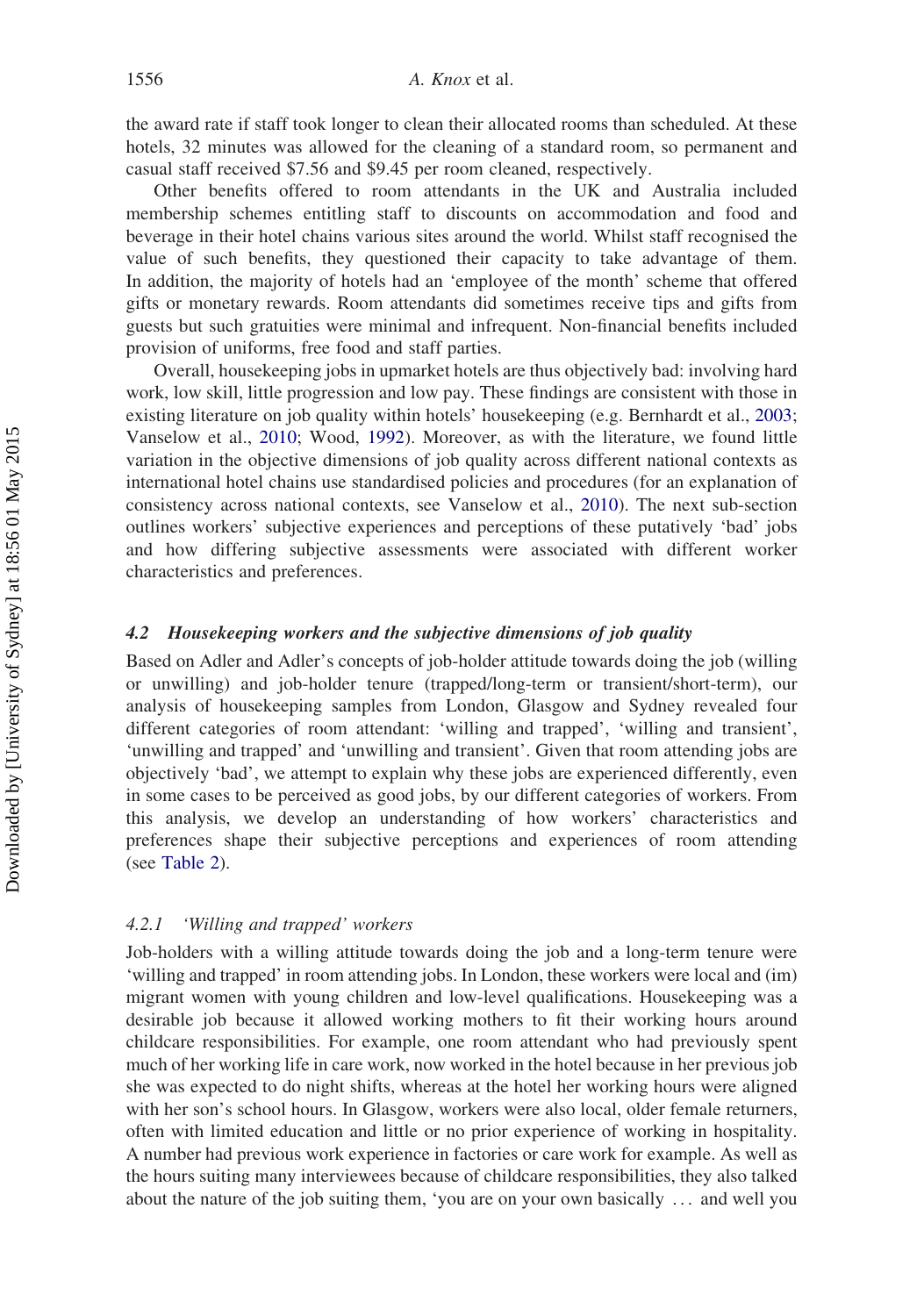| Worker type and where<br>found                         | Job-holder<br>attitude | Job-holder<br>tenure | Job-holder characteristics and<br>preferences                                                                                                                                                  |
|--------------------------------------------------------|------------------------|----------------------|------------------------------------------------------------------------------------------------------------------------------------------------------------------------------------------------|
| Willing and trapped<br>(Sydney, London and<br>Glasgow) | Willing                | Trapped              | Low-level qualifications;<br>few employment options;<br>settled, mature;<br>family focused;<br>(im) migrant and local;<br>preference for work that aligns with family<br>focus                 |
| Willing and transient<br>(Sydney and London)           | Willing                | Transient            | Mix of qualifications;<br>widening employment options;<br>mobile, young;<br>career focused:<br>(im) migrant and local;<br>preference for work that facilitates<br>transitions over longer term |
| Unwilling and trapped<br>(Sydney and London)           | Unwilling              | Trapped              | Low-level or unrecognised qualifications;<br>few employment options;<br>settled, mid-life;<br>career focused:<br>$(im)$ migrants;<br>preference for work that aligns with career<br>focus      |
| Unwilling and transient<br>(Sydney)                    | Unwilling              | Transient            | Low-level qualifications;<br>wider employment options;<br>mobile, young;<br>pleasure focused;<br>$(im)$ migrants;<br>preference for work that aligns with pleasure<br>focus                    |

<span id="page-12-0"></span>Table 2. Typology of room attendants.

have got a time limit but it's not like in a factory were they are over your shoulder all the time' (H3). Thus, attendants valued the job autonomy offered.

In Australia, 'willing and trapped' workers were composed of (im)migrants and locals with characteristics similar to those in London and Glasgow. Again the job allowed these workers to prioritise their family responsibilities whilst also gaining enjoyment from their work, in this sense they were willingly trapped:

It is quick money and you don't need a hell of a lot of experience and there is no stress. I go home and I don't have to think about it again. I don't really want extra responsibilities. Also, there is always something interesting going on here. My partner comes home from work and nothing ever changes but I always have something new and different to tell him about my day at work. I like that. (H6)

In effect, such workers were what Warhurst et al. ([2009](#page-22-0)) term 'prisoners of love', constrained in internal and external labour markets by their domestic responsibilities.

'Willing and trapped' workers tended to have very low rates of turnover. They were diligent workers who took pride in their work and paid attention to detail, and they were much sought after by housekeeping managers. Illustratively one Executive Housekeeper (H5) stated: 'My ideal worker is 28 plus, married with children and a mortgage and they have to work because they have commitments.'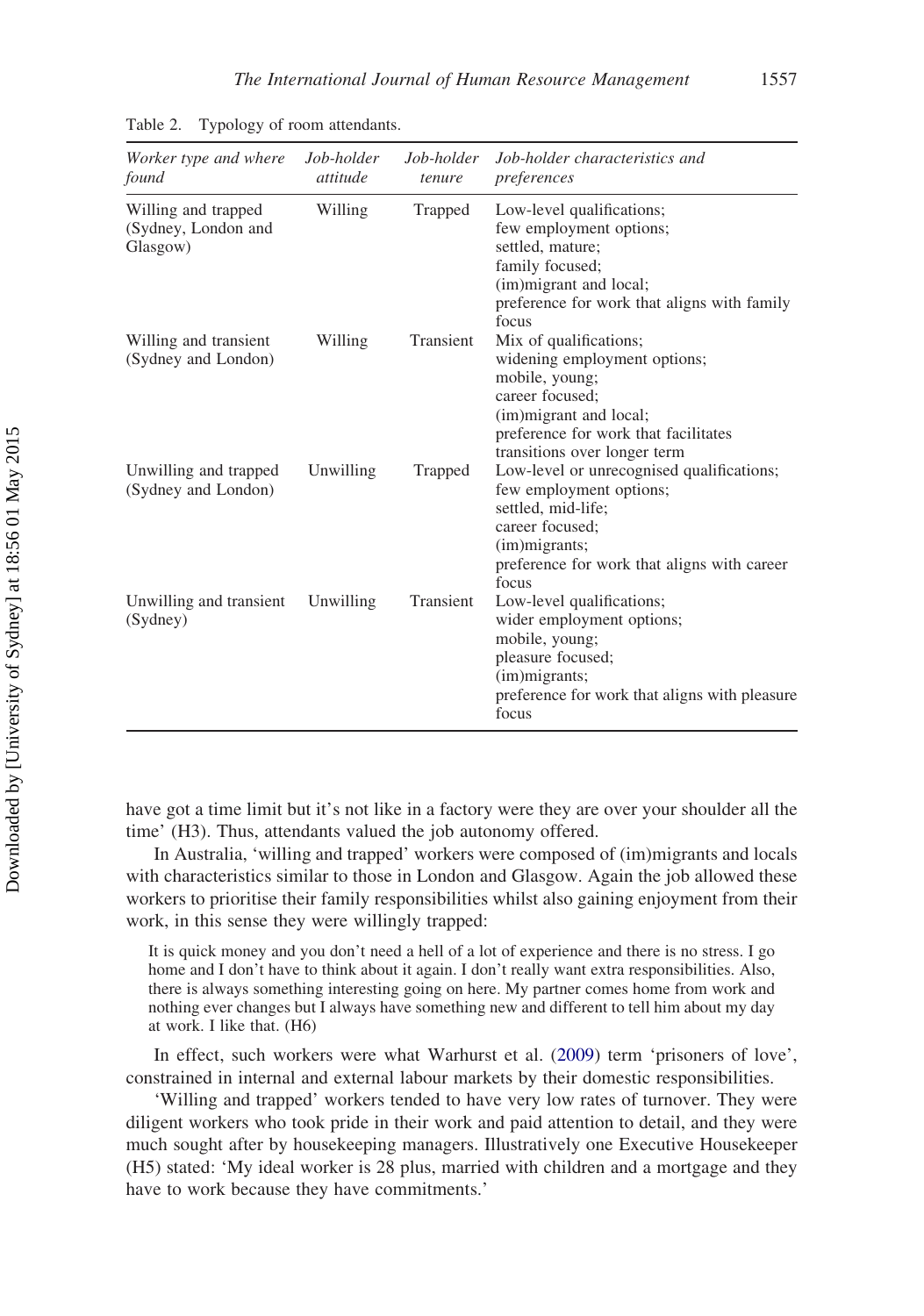A mix of locals and (im)migrants, these 'willing and trapped' workers were women who viewed housekeeping as a desirable job, they possessed long-term job tenures and a desire to retain their job. These workers displayed distinct characteristics marked by minimal, if any, qualifications and employment options that were restricted to low level, elementary jobs. In addition, such workers were at a settled, mature life-stage that was strongly family focused, and they desired work that aligned with this focus.

#### 4.2.2 'Willing and transient' workers

Job-holders who had a willing attitude and a short-term tenure were 'willing and transient' workers. Such workers obtained jobs in housekeeping with the hope of being upwardly mobile into better jobs in internal or external labour markets. For example, a room attendant from Poland working in London who had a degree in economics was typical in recognising that 'if I spend half a year in housekeeping I can move to another department ... my aspirations are much higher ... I don't want to be cleaning for the rest of my life' (H2). Having previously worked in a bank in Poland, she wanted a similar job in the UK. Often the reason given for working in London hotels was to improve their English and earn more money than they could in their home countries, which were frequently in eastern Europe. The accession of their home countries to the EU enabled these workers to migrate easily to work in countries that offered higher wages. In addition to obtaining higher wages, these job-holders were willing to work in housekeeping because it would be for a finite period of time before returning home. Housekeeping work was easy to find, it had low entry requirements in terms of skill, and the job was relatively straightforward requiring little training. In some cases, room attendants took up such work as a means to further their career within the hotel industry. For instance, a Slovakian worker had moved from housekeeping to the bar, then to reception and, at the time of the research, was about to re-join housekeeping as a supervisor. Such workers regarded their jobs in housekeeping as a good opportunity to gain initial experience in the host country and a useful steppingstone into the host labour market.

Similarly, in Australia 'willing and transient' workers consisted of relatively young workers seeking entry-level jobs. The (im)migrant workers largely consisted of international students with visas that allowed them to work up to 20 hours per week whilst studying in Australia. Less commonly there were also domestic students. Housekeeping provided low entry and exit barrier jobs and ready income whilst completing university studies before returning home and/or gaining better, graduatesuitable work. In general, these workers were unmarried and without dependents, making them highly mobile. They came from a wide range of socio-economic backgrounds. Whilst some were working to support themselves during their studies (and sometimes also sending money home to support parents and/or siblings), others came from very wealthy backgrounds, with room attending being their first experience of work.

In general, 'willing and transient' workers were motivated and hard working, making them attractive to managers. However, their aspirations made them transient, which increased their turnover rates.

These workers had a range of qualifications. Some had low-level qualifications and a small proportion had high-level (tertiary) qualifications from their home country. Others were in the process of completing high-level tertiary qualifications, and/or improving their English proficiency, which would expand their employment options and facilitate career progression in the internal and external labour markets. Willing and transient workers were at an unsettled/mobile, early life-stage and they were career focused. They were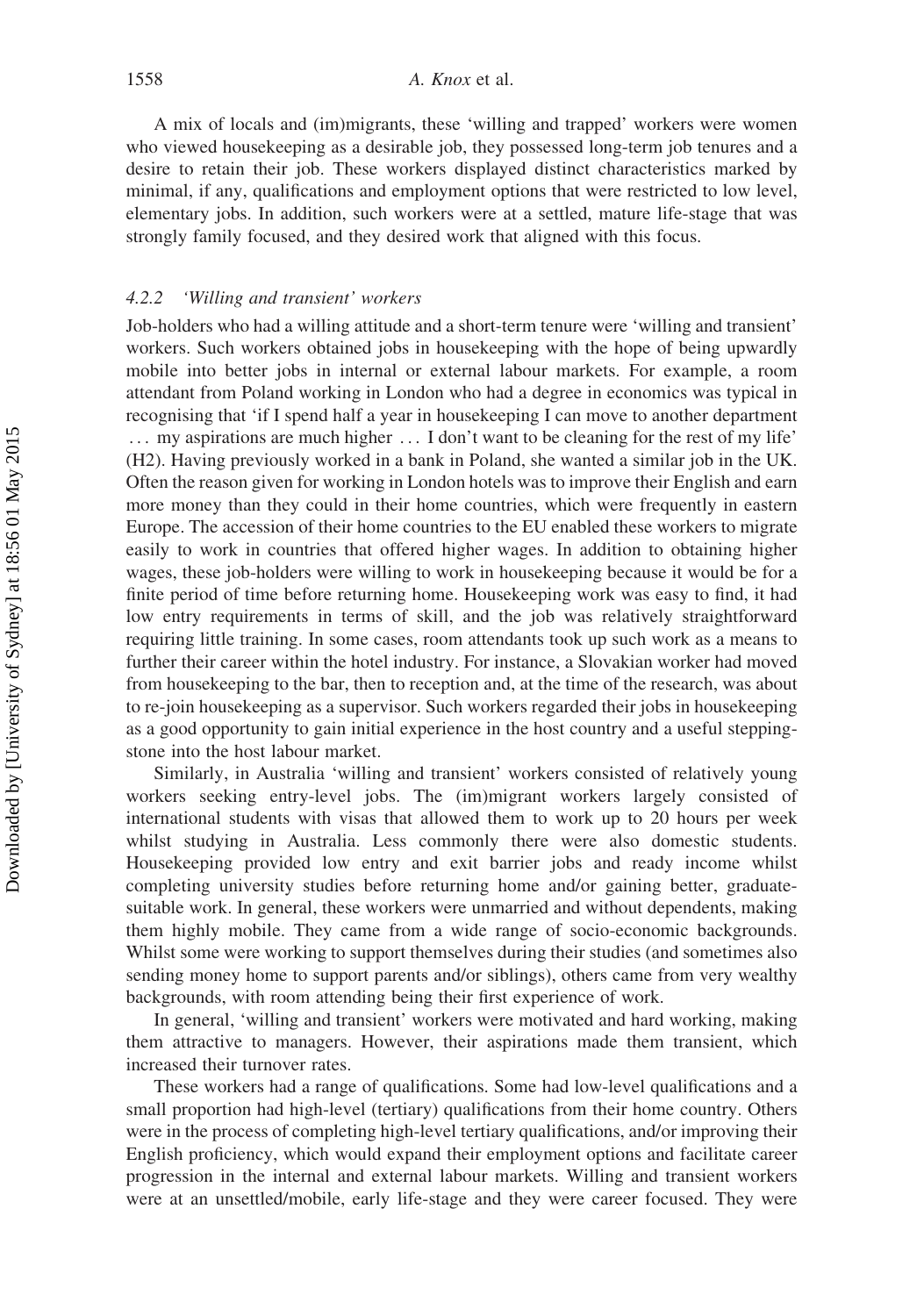typically (im)migrants, though some were locals. Housekeeping was perceived to be attractive in the short term because it facilitated workers' transition into other work, which was their preference over the longer term.

#### 4.2.3 'Unwilling and trapped' workers

Workers who had an unwilling attitude and a long-term tenure were 'unwilling and trapped' in room attending jobs. It was common for these workers to express a preference for other, and particularly better, job opportunities, but their employment options were restricted because they lacked recognised qualifications and experience. Full-time work, domestic commitments and a low income meant that it was near impossible to gain the additional qualifications or experience required to move into better jobs. Many of these workers had become resigned to the fact that room attending was their only option. Illustratively, a London room attendant (H2) described the unwilling and trapped predicament of her counterparts:

I know the people who are still working in the housekeeping ... they're still just speaking Polish between them and they just can't take another job because [of] their English and they are here already three years and you know nothing changed, they're complaining about the work and they're unhappy and upset ... .

In both London and Sydney, 'unwilling and trapped' workers consisted of middle-aged (im)migrant women, typically married with children. In Australia, some possessed superior educational achievements and professional qualifications obtained in their country of origin but not recognised in Australia. These workers were unable to upgrade their qualifications in Australia because of the time/money involved: 'some of the women intended on upgrading their qualifications for Australia but they just get stuck in housekeeping, they get used to the job and never leave' said one Executive Housekeeper (H6). In other cases, women were working to support their families whilst their husbands upgraded their qualifications so that they could work in their chosen profession in Australia.

These workers were relatively hard working but their dissatisfaction with being unwillingly trapped affected their motivation and performance in relation to service quality standards. Consequently, compared to their 'willing' counterparts, they required more monitoring to ensure that quality standards were maintained. However, they were a relatively stable group of workers because they lacked alternative employment options.

'Unwilling and trapped' workers had minimal, low-level or unrecognised high-level, tertiary qualifications obtained in their country of origin, which restricted their employment options. They were at a mid-life-stage and were career focused but unable to progress their careers because of their family commitments and full-time working hours. As a result of being 'trapped', they developed dissatisfied and unwilling attitudes towards the job. All of these workers were (im)migrants who expressed frustrated desires to obtain work consistent with their career-focused aspirations.

#### 4.2.4 'Unwilling and transient' workers

Job-holders who had an unwilling attitude and a short-term tenure were 'unwilling and transient' workers. These transient (im)migrants consisted of young people travelling around Australia, frequently gap year backpackers who were combining work with travel in order to fund further travel and adventure. Such workers were generally European or North American. Unwilling and transient workers tended to be relatively uncommon and have short tenures in housekeeping because they pursued more pleasurable, sociable jobs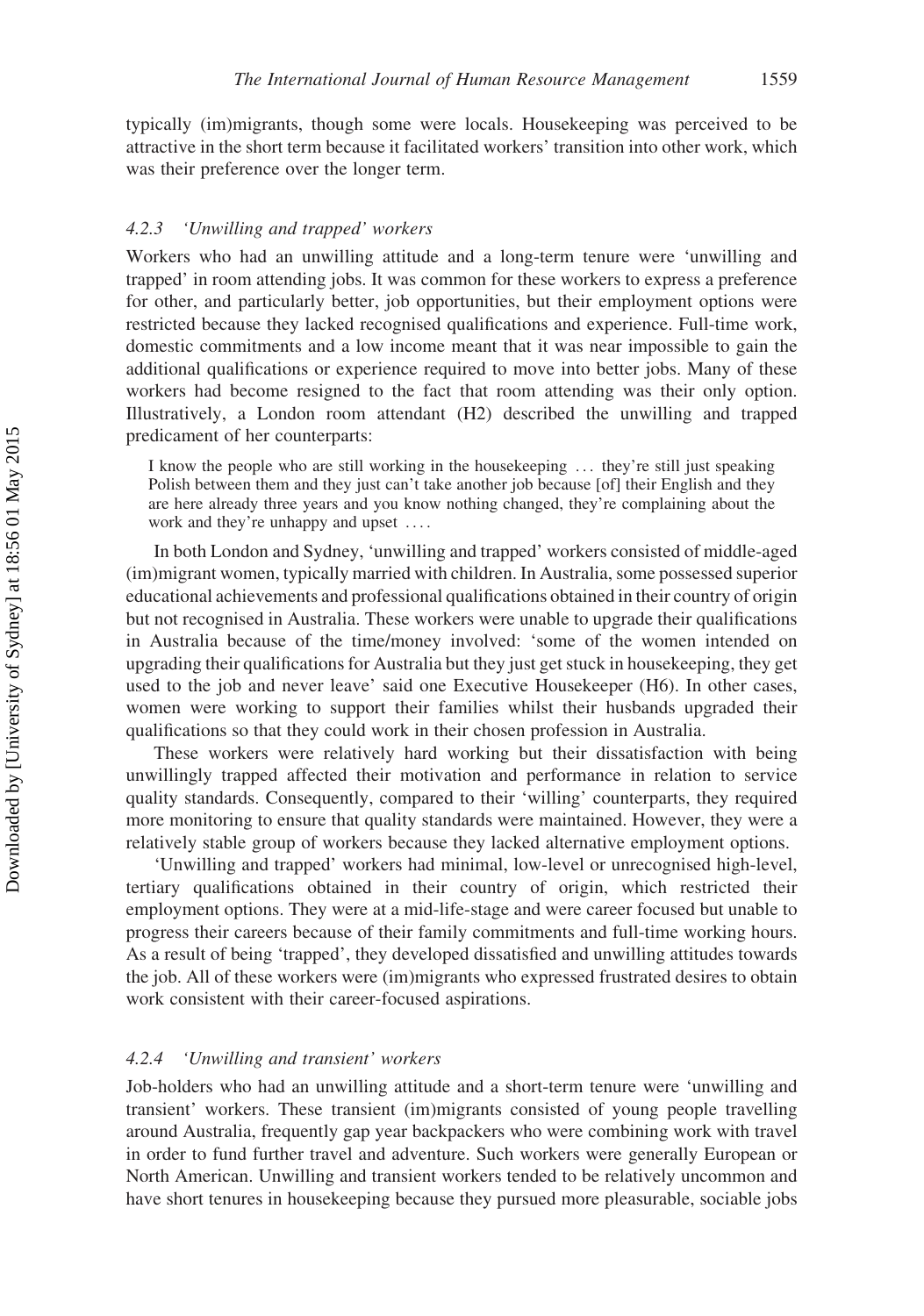in other parts of the hotel/hospitality industry. These workers recognised that room attending was a 'bad job'. As soon as they were able, they transferred to better jobs in hotels' front of house or into other hospitality jobs in the external labour market. In almost all instances, they acquired work that paid more than room attending and offered superior conditions of employment. Since most of these workers were native or highly proficient English speakers and typically well presented, it was not difficult for them to move on and find these better jobs front of house. These workers were also able to work the nonstandard hours often required in other hotel/hospitality jobs as they did not have childrearing responsibilities.

According to managers, 'unwilling and transient' workers were unreliable and lacked commitment, being far more interested in 'partying and drinking' (Executive Housekeeper, H7). Subsequently, these workers' performance standards were less than ideal. Moreover, such workers inflated hotel absenteeism and turnover rates.

'Unwilling and transient' workers perceived housekeeping as an undesirable job and their tenures were short. Although they (currently) had low-level qualifications, they easily found better quality jobs in hotel front-of-house areas and other hospitality jobs, as a result of their early life-stage/lack of child-rearing responsibilities and their ability to work at night and/or weekends, as well as their presentability and English proficiency. All of such workers were (im)migrants and they sought jobs that better aligned with their pleasurefocused lifestyles.

In sum, the four worker types illustrate how objectively bad jobs can be experienced differently. Subjectively, for 'willing' workers, housekeeping jobs are good because they align with their characteristics and preferences. For 'willing and trapped' workers, room attending was perceived subjectively to be a 'good job' because it aligned with their lifestage and family focus. For 'willing and transient' workers, room attending was also experienced positively because it was a transitory, short-term job that indirectly aligned with their career focus by providing initial experience and/or an opportunity to improve English proficiency, thereby widening their longer term employment options. In contrast, 'unwilling' workers subjectively perceived the job to be bad because it did not align with their characteristics or preferences. For 'unwilling and trapped' workers, room attending was subjectively a bad job because it blocked their longer term career aspirations; they did not have other employment options or the opportunity to improve their qualifications because of their work and family commitments. For 'unwilling and transient' workers, room attending was subjectively experienced as a bad job because it failed to align with their pleasure focus. However, they could obtain better jobs because they were mobile and in an early life-stage; they did not have family commitments and were therefore available to work during non-standard hours in other jobs that aligned more closely with their characteristics and preferences.

#### 5. Discussion and conclusions

In the context of renewed interest in job quality, the starting point for this paper was the contradiction in accounts of job quality in the hotel industry, particularly for room attendants. A consensus has emerged that these jobs are bad, with workers having a poor employment experience (e.g. Baum, [2007](#page-20-0); Lucas, [2004;](#page-21-0) Vanselow et al., [2010;](#page-21-0) Wood, [1992](#page-22-0)). Research by Adler and Adler [\(2004](#page-20-0)), however, offered these jobs as fulfilling, with contented workers. This contradiction resonates with accounts of job quality more generally. Existing research is frequently marked by dichotomous analyses that focus on either objective or subjective dimensions of job quality (Kalleberg et al., [2000\)](#page-21-0). Some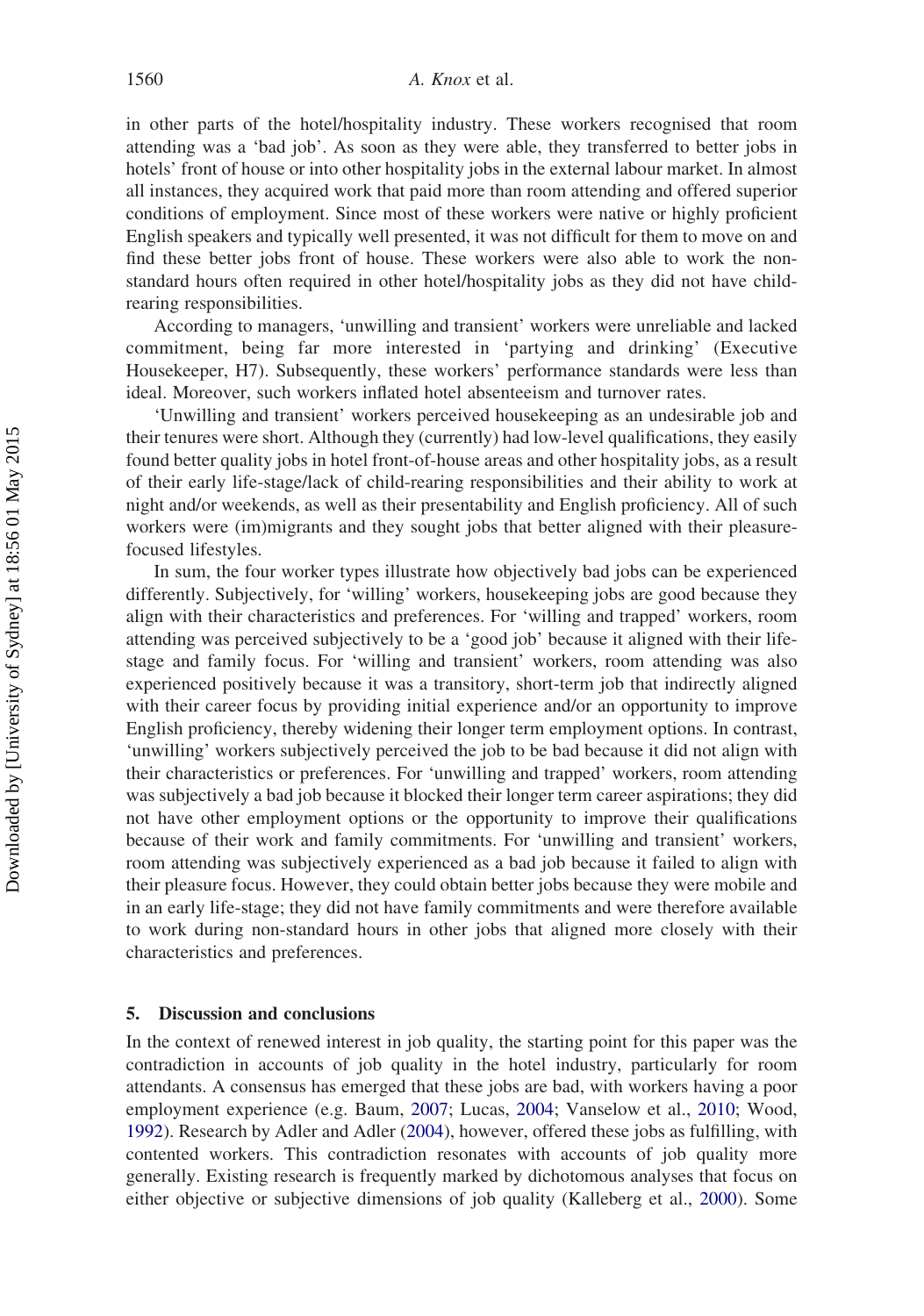research attempts to enjoin the two but recognises that the potential mediator – thought to be worker characteristics – has yet to be adequately explored: it remains an important but unfinished task (Green et al., [2010](#page-20-0); Holman, [2013](#page-21-0)). Our research has attempted to address this task and provide better understanding of the articulation of objective and subjective dimensions of job quality and, with it, a new categorisation of job quality based on worker characteristics and, importantly, their preferences.

Our research in the UK and Australia confirms the dominant account of job quality in that room attendant jobs are objectively bad, as indicated by work organisation, skills and training, progression opportunities, and pay and benefits. Our research also confirms that subjective experiences of these jobs can vary. Different workers in the same job can perceive that job to be bad or good. In the latter cases, therefore, our research also resonates with that of Adler and Adler ([2004\)](#page-20-0) and indicates that subjective assessments are informed by workers' characteristics and preferences. The significance of worker characteristics has been suggested as holding for job quality more generally (e.g. Holman, [2013](#page-21-0)), and our findings provide valuable support in this respect. At the same time, we also reveal that worker preferences matter because they help explain how personal and contextual factors shape employees' experiences and perceptions of job types. The potential importance of preferences has been signalled by Brown et al. ([2007\)](#page-20-0), and our findings provide the valuable empirical support for their suggestion, whilst bringing together worker characteristics and preferences. Based on our findings for example, young female workers with similar potential and actual qualifications can have different experiences and perceptions of the same jobs because they have different needs from that job. In our sample, some workers expressed a preference for the job because it fitted around their family commitments; other workers expressed an aversion to the job because it did not complement their pleasure-focused social lives. Subjective assessments of job quality, therefore, depend on workers characteristics and preferences: who workers are as well as what they want.

This approach is useful for developing better understanding of different types of workers. In an attempt to incorporate workers' characteristics and preferences into their typology of workers, Adler and Adler combine and repeat categories. Their typology includes four worker types: managers, seekers, locals and new immigrants. Some types, such as locals, combine unwillingly trapped and willingly trapped categories, whilst other types, namely new immigrants – which includes housekeeping staff – consist of a single willingly trapped category. As a consequence, and as our research demonstrates, their typology of workers is a useful but limited starting point. In contrast, our data focused specifically on housekeepers and include more diverse worker experiences and perceptions. This diversity allows us to reframe and revise Adler and Adler's typology by creating worker categories based on worker attitudes towards doing the job (willing or unwilling) and tenure (trapped or transient). The result is four discrete worker types/ categories: 'willing and trapped', 'willing and transient', 'unwilling and trapped' and 'unwilling and transient'.

Using this revised typology, we found workers who were 'willing and trapped' because their characteristics and preferences aligned with their work. These workers had low-level qualifications, limited employment opportunities, working hours that fitted around their caring responsibilities and low job-related stress/responsibility, which suited their settled, family-focused stage of life. Comparatively, 'willing and transient' workers were willing to do housekeeping because it served an important purpose for a limited period of time. Critically, they knew that they were not trapped; the job was, for them, transitory, and it suited their needs at a particular time in their life. These workers often had or were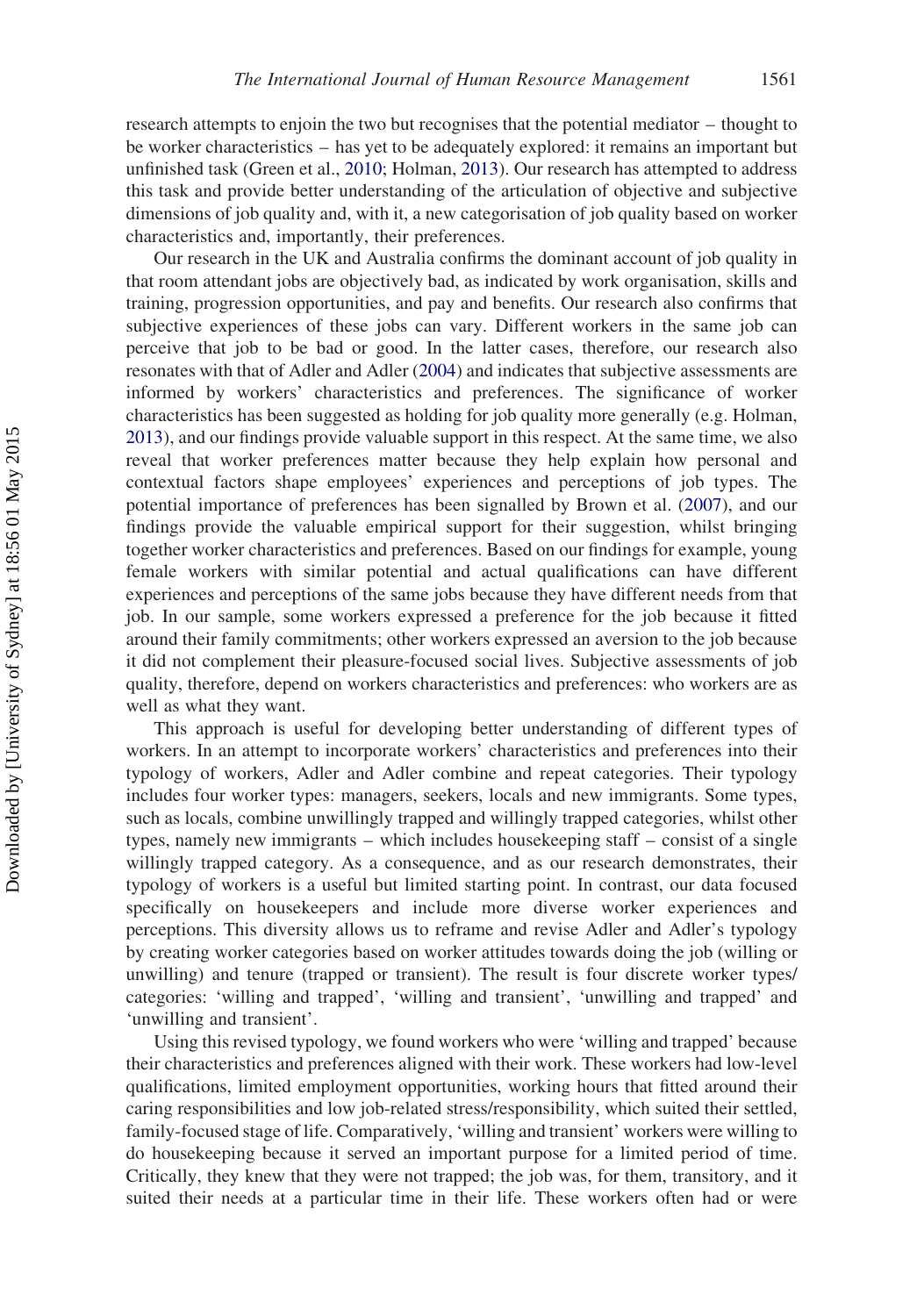completing qualifications and housekeeping allowed them to earn 'easy' money and gain experience and/or improve their English. They saw housekeeping as a short-term job that enabled them to widen their employment options in the future and consequently it supported their career focus. By contrast, 'unwilling' workers' characteristics and preferences did not align with their work, leading them to view their jobs in more traditional terms – as 'bad'. 'Unwilling and trapped' workers had jobs that they did not want to do and could not escape because of their characteristics and preferences. Whilst these workers were career focused their low-level or unrecognised (often high-level) qualifications, family responsibilities and long working hours blocked their ability to gain qualifications and progress their careers, which was their preference. In comparison, 'unwilling and transient' workers recognised that housekeeping was 'bad' work ill-suited to their pleasure focus but they were able to move into 'better' jobs. Compared to their 'trapped' counterparts, these workers had more employment opportunities, they were at an earlier life-stage and lacked family responsibilities so they were willing and able to work non-standard hours in other ('better') hospitality jobs.

This revised typology is useful as it extends understanding of job quality generally. Although there is recognition that worker characteristics and, we have revealed, worker preferences can subjectively mediate the experience and perceptions of objective job quality, conceptual development of the articulation has remained limited. As Savage and Burrows [\(2007](#page-21-0)) might suggest, through development of a broader descriptive typology, our research shows how the unfinished task of enjoining the objective and subjective dimensions of job quality can be achieved. This enables us to develop a new categorisation of job quality with wider application. Reconceptualising job quality in the way we propose illustrates how objectively bad jobs, including housekeeping jobs, can be assessed subjectively as fulfilling or unfulfilling, depending on who workers are and what they want. Thus, 'fulfilling bad jobs' are objectively bad but they align with workers' characteristics and preferences, they are therefore 'fulfilling' jobs as a result of who workers are and what they want, as illustrated by our 'willingly trapped' and 'willingly transient' workers. In contrast, 'unfulfilling bad jobs' are objectively bad and they inadequately align with workers' characteristics and preferences, these jobs are therefore 'unfulfilling' because of who workers are and what they want, as illustrated by our 'unwillingly trapped' and 'unwillingly transient' workers. This categorisation of job quality provides a more nuanced and comprehensive account of job quality because it rightly maintains and incorporates the objective and subjective dimensions and shows how worker characteristics and preferences mediate the two.

This framing of job quality is inductive, generated from empirical research. As such, its predictive powers need to be tested empirically through deductive research. This future research, presumably of jobs beyond housekeeping, might thus test the categorisation above and, by extension, jobs which are objectively good and characterised as 'fulfilling good jobs' (subjectively and objectively good) or 'unfulfilling good jobs' (subjectively bad but objectively good) (see [Figure 1\)](#page-18-0).

These job quality categories – current or furthered – might be used to analyse and predict job quality outcomes, producing useful implications for managerial practice. We noted in our findings that the articulation of objective and subjective dimensions of job quality, mediated by workers' characteristics and preferences, impacted workplace practice – employee task application, manageability and turnover for example. Illustratively, 'willing and trapped' workers, who would be characterised as holding 'fulfilling bad jobs', are associated with more diligent working, low monitoring costs and low turnover and absenteeism, whilst 'unwilling and transient' workers, holding 'unfulfilling bad jobs', are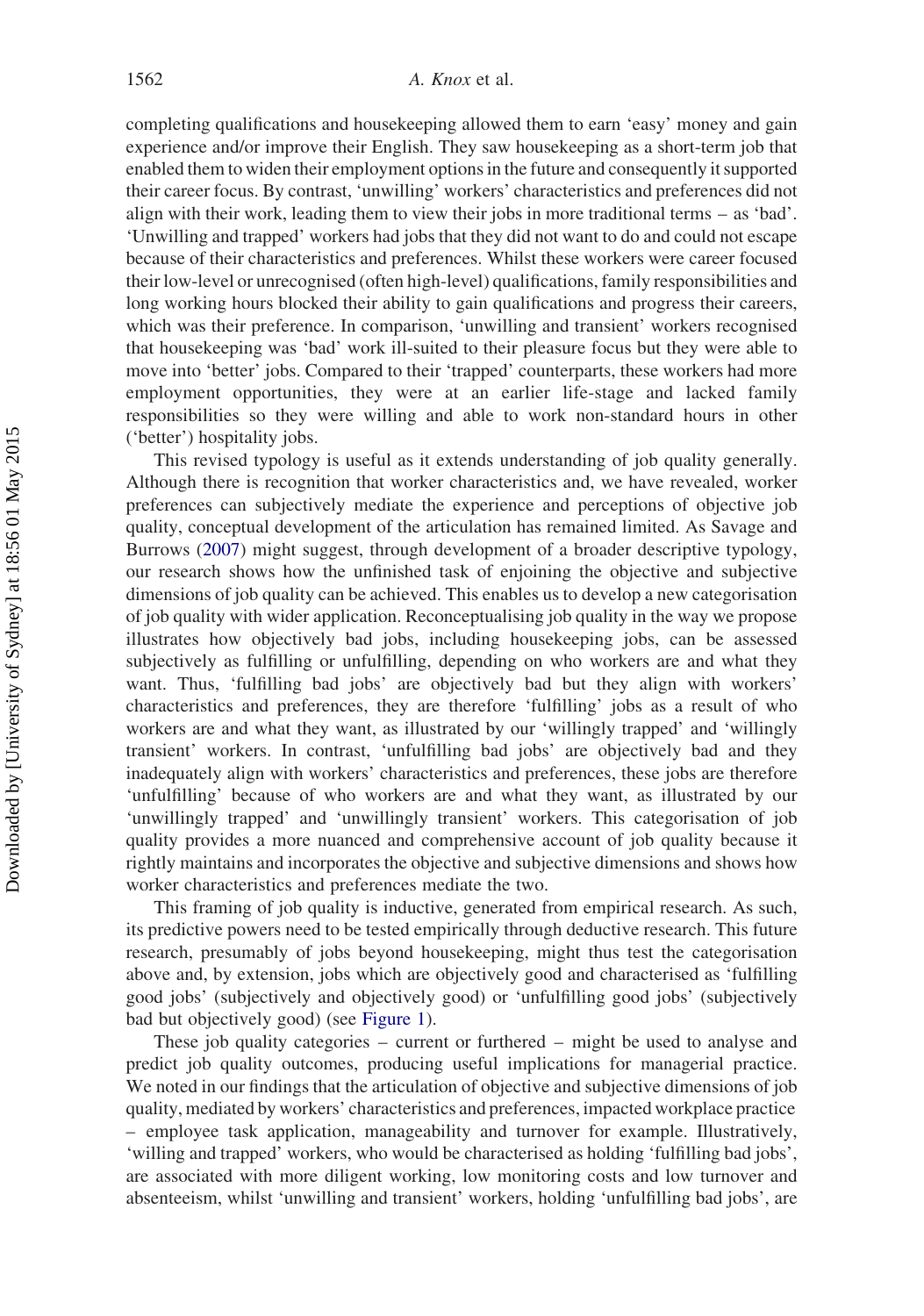<span id="page-18-0"></span>

Figure 1. Job quality categorisation.

associated with less diligent working, high monitoring costs and high turnover and absenteeism. Based on such evidence, it is possible to develop predictions regarding job quality and its outcomes – including employee performance/productivity, organisational performance and national economic indicators. More specifically, our findings lead us to predict that 'fulfilling bad jobs', which entail negative objective assessments and positive subjective assessments, would be associated with better outcomes than 'unfulfilling bad jobs', entailing negative objective and subjective assessments. By extension, we predict that 'fulfilling good jobs', which entail positive objective and subjective assessments, would be associated with better outcomes than 'unfulfilling good jobs', which entail positive objective assessments but negative subjective assessments.

As we suggest above, future research should operationalise and empirically analyse the robustness of our job quality categories across a wider range of jobs and job-holders. This research should include analysis of both objectively good and bad jobs as well as jobholders with different characteristics and preferences and subjectively positive and negative experiences and perceptions of these jobs. Drawing on quantitative methods and outcome measures such as job satisfaction, productivity, absenteeism and turnover, future research should examine how our job quality categories affect outcomes in two ways. First, research must establish that there is a robust relationship between job quality categories and outcomes, for example, whether 'fulfilling bad jobs' are associated with better outcomes than 'unfulfilling bad jobs' and whether 'fulfilling good jobs' are associated with better outcomes than 'unfulfilling good jobs'. Moreover, this research should examine whether there is a clear and consistent relationship between each of the job quality categories and outcomes. For example, whether 'fulfilling good jobs' produce the best outcomes, followed by 'unfulfilling good jobs', then 'fulfilling bad jobs' whilst 'unfulfilling bad jobs' produce the worst outcomes. Second, research should examine how the job quality categories contribute to outcomes, including whether direct, indirect and/or interaction effects exist as well as the power/significance of these effects. To date, only correlations, not causations, have been established (e.g. Siebern-Thomas, [2005](#page-21-0)). This research will extend the existing literature considerably by theoretically and empirically articulating the importance of the objective and subjective dimensions of job quality and their relative effects.

From this baseline research, there should then be further examination of the implications for managerial practice. Future research using the categories should examine how management responds to the problems and benefits inherent within each of the job quality categories. More specifically, research should seek to identify the different control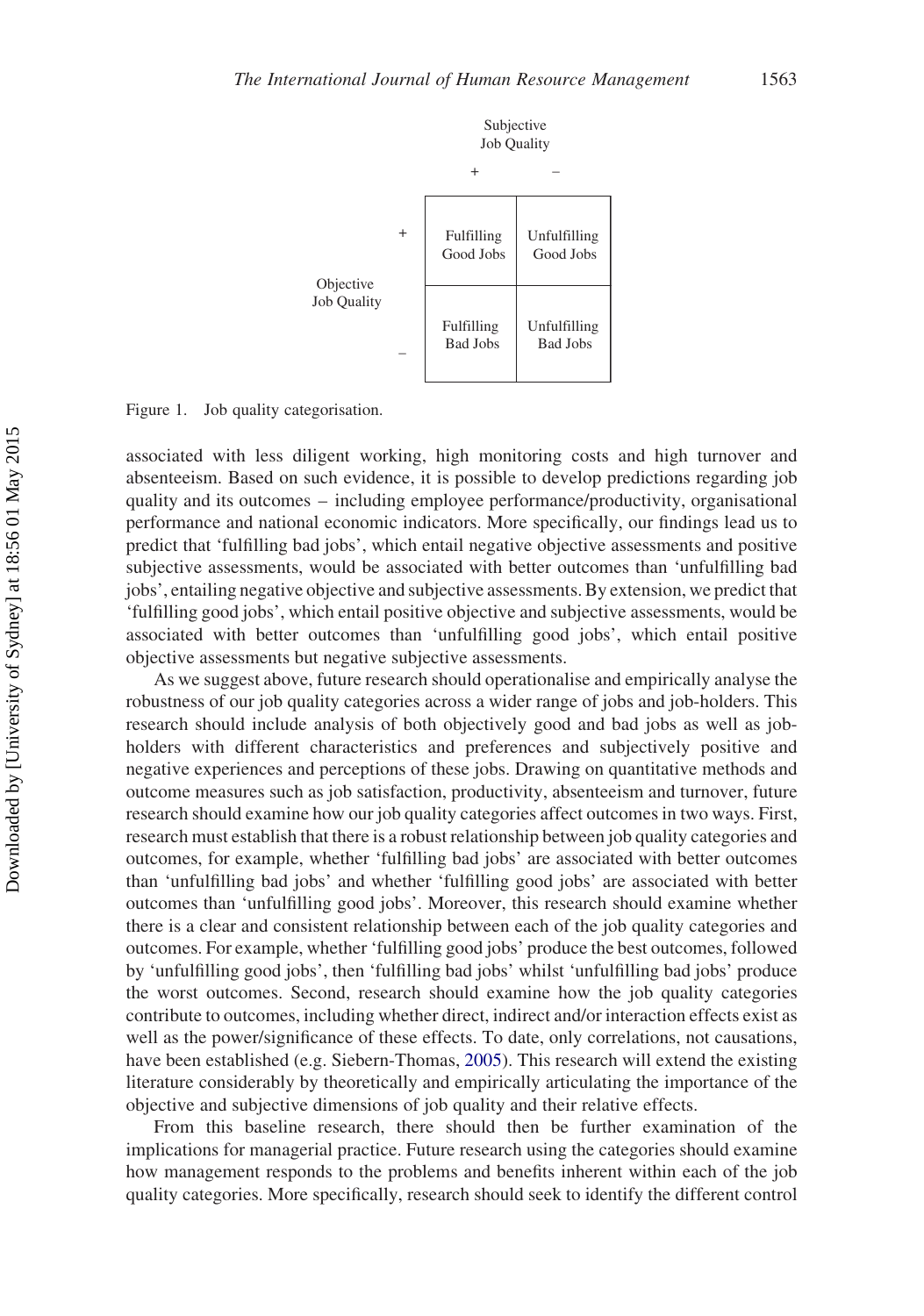<span id="page-19-0"></span>strategies deployed, for example whether management imposes direct control or offers autonomy to employees (cf. Friedman, [1977](#page-20-0)). That research should also examine how hiring strategies might be developed in order to maximise job quality outcomes. There is a well-developed literature of employee selection that signals the importance of person –job fit (e.g. Kristof-Brown, Jansen, & Colbert, [2002](#page-21-0)). However this 'fit' literature has yet to be adequately applied to job quality research. Our findings suggest that greater analysis and integration of the person–job fit literature may prove beneficial in understanding and enhancing job quality and its outcomes in an applied manner by aligning job-holders and jobs.

Moreover, ideas and initiatives centred on improving job quality and its outcomes (e.g. Grimshaw et al., [2008;](#page-20-0) Osterman & Shulman, [2011](#page-21-0)) should use the information on objective and subjective assessments within the job quality categories to provide more targeted interventions. Illustratively, policy-makers and employers could enhance job quality and its outcomes by creating jobs possessing good objective characteristics and/or redesigning jobs with bad objective characteristics in order to improve work organisation, progression opportunities, and pay and benefits for example. Moreover, managers could play a stronger role in enhancing job-holders' subjective assessments of job quality by ensuring that workers' characteristics and preferences better align with the characteristics of the job. Within the hotels in our research for example, managers would realise superior work effort and outcomes, and reduced turnover costs if they paid greater attention to hiring workers with characteristics and preferences that align with the job.

Beyond these managerial implications and potential interventions, there is further conceptual development to be undertaken in relation to the subjective dimensions of job quality. For example, across all of our worker types, our findings suggest that life-stage plays a strong role in shaping subjective perceptions and experiences of job quality. The prominence of life-stage or life-course is an emerging theme in research of job quality (e.g. Cooke, Donaghey, & Zeytinoglu, [2013](#page-20-0); Pocock, Williams, & Skinner, [2012\)](#page-21-0) and our findings add further weight to this research direction. As yet however, this area of study has not been systematically researched. Application of our job quality categories would enable more systematic analysis of workers' life-stage in order to extend knowledge of job-holders experiences and perceptions of job quality.

Our research has resolved the apparent contradiction in accounts of job quality in housekeeping/hotel jobs and, in reaching that resolution, refined Adler and Adler's work and developed a new typology of workers that illustrates and explains workers' differing subjective experiences of the same objectively 'bad job'. Subsequently, our paper critically enhances understanding of job quality by creating a new job quality categorisation that takes account of the importance of both objective and subjective dimensions mediated by workers' characteristics and preferences. As a consequence, we have been able to develop a new understanding of housekeeping work specifically and job quality more generally, and in doing so we have developed a new way of conceptualising job quality. The 'unfinished task' in understanding job quality is therefore now more complete though we appreciate that more research is still needed, and we have signalled what a new research agenda might comprise.

#### Notes

- 1. It must be noted here that whilst job satisfaction is often used as a proxy for job quality, it is not the same thing (e.g. Green et al., [2010;](#page-20-0) Kalleberg, [2011\)](#page-21-0). The existing conflation of job satisfaction and job quality lends further credence to the importance of deepening understanding of job quality.
- 2. Our emphasis.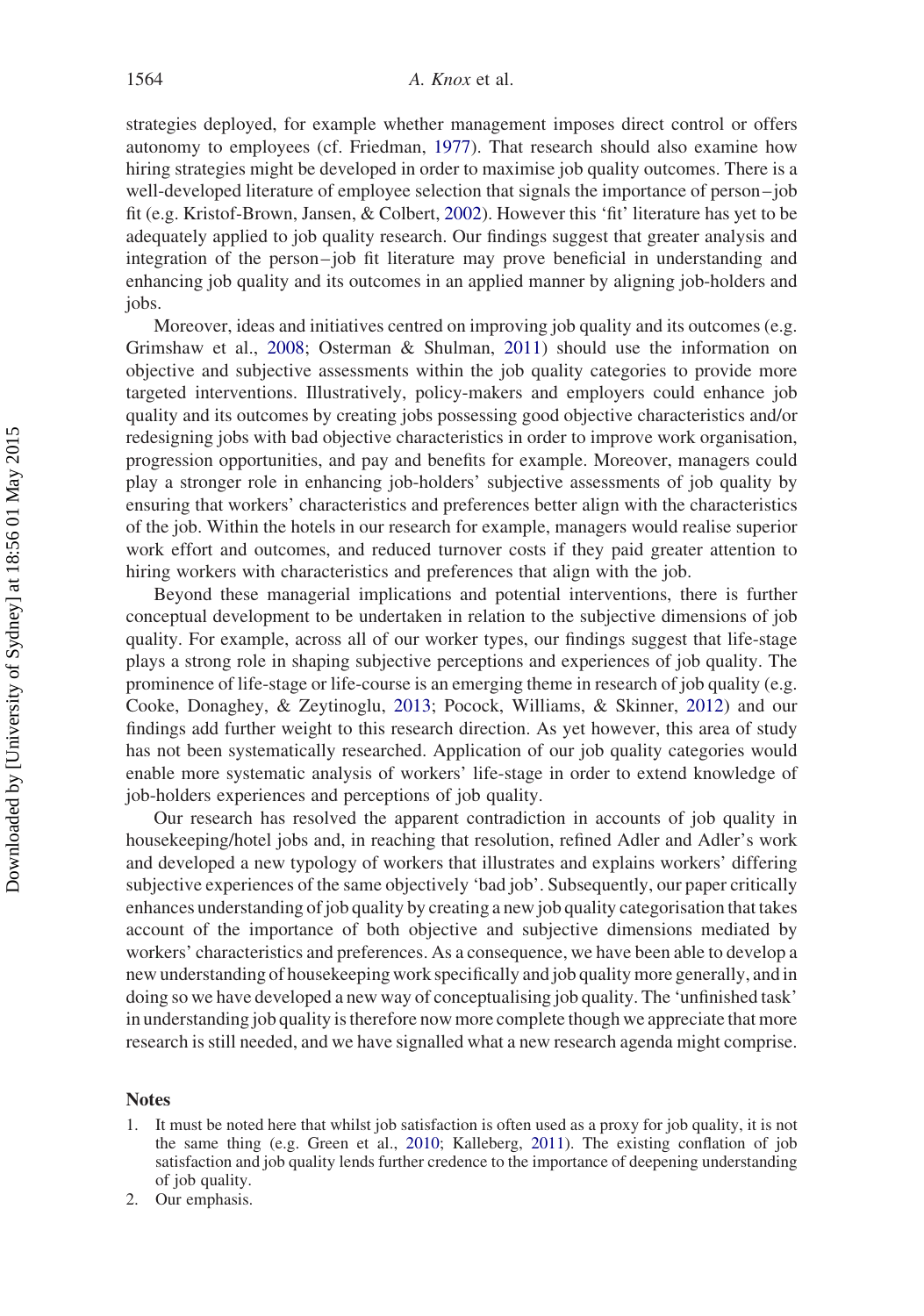<span id="page-20-0"></span>3. We note that Holman ([2013\)](#page-21-0) also included objective assessments, including employee health/ well-being. We were unable to obtain objective measures of worker health/well-being as they were deemed by managers to be personal and confidential.

#### References

Adler, P., & Adler, P. (2004). *Paradise laborers*. Ithaca, NY: Cornell University Press.

- Appelbaum, E., Bernhardt, A. D., & Murnane, R. J. (Eds.). (2003). Low-wage America. New York, NY: Russell Sage Foundation.
- Batt, R., Hunter, L., & Wilk, S. (2003). How and when does management matter? Job quality and career opportunities for call centre workers. In E. Appelbaum, A. Bernhardt, & R. Murnane (Eds.), Low-wage America (pp. 270–316). New York, NY: Russell Sage Foundation.
- Baum, T. (2007). Human resources in tourism: Still waiting for change. Tourism Management, 28, 1383– 1399.
- Bernhardt, A., Boushey, H., Dresser, L., & Tilly, C. (Eds.). (2008). The gloves-off economy. Champaign, IL: Labor and Employment Relations Association.
- Bernhardt, A., Dresser, L., & Hatton, E. (2003). The coffee pot wars: Unions and firm restructuring in the hotel industry. In E. Appelbaum, A. Bernhardt, & R. J. Murnane (Eds.), Low wage America (pp. 33–76). New York, NY: Russell Sage Foundation.
- Brown, A., Charlwood, A., Forde, C., & Spencer, D. (2007). Job quality and the economics of New Labour: A critical appraisal using subjective survey data. Cambridge Journal of Economics, 31, 941-971.
- Clark, A. (2005a). Your money or your life: Changing job quality in the OECD countries. IZA Discussion Paper No. 1610.
- Clark, A. (2005b). What makes a good job? Evidence from OECD countries. In S. Bazen, C. Lucifora, & W. Salverda (Eds.), Job quality and employer behaviour (pp. 11 – 30). New York, NY: Palgrave Macmillan.
- Clegg, C. (1983). Psychology of employee lateness, absence and turnover: A methodological critique and an empirical study. Journal of Applied Psychology, 68, 88-101.
- Cooke, G., Donaghey, J., & Zeytinoglu, I. (2013). The nuanced nature of work quality: Evidence from rural Newfoundland and Ireland. Human Relations, 66, 503–527.
- Corbin, J., & Straus, A. (2008). Basics of qualitative research: Techniques and procedures for developing grounded theory. London: Sage.
- Dutton, E., Warhurst, C., Lloyd, C., James, S., Commander, J., & Nickson, D. (2008). Just like the elves in Harry Potter: Room attendants in UK hotels. In C. Lloyd, G. Mason, & K. Mayhew (Eds.), Low wage work in the UK (pp. 96–130). New York, NY: Russell Sage Foundation.
- Eurofound. (2012). Trends in job quality in Europe. Luxembourg: Publications Office for the European Union.
- European Commission. (2002). Employment in Europe 2002. Brussels: DG Employment and Social Affairs.
- Findlay, P., Kalleberg, A., & Warhurst, C. (2013). The challenge of job quality. Human Relations, 66, 441– 451.
- Fine, G. (1996). Kitchens. London: University of California Press.
- Flick, U. (1998). An introduction to qualitative research. London: Sage.
- Flyvbjerg, B. (2011). Case study. In N. Denzin & Y. Lincoln (Eds.), The Sage handbook of qualitative research (4th ed., pp. 301–316). London: Sage.
- Freeman, R. (1978). Job satisfaction as an economic variable. American Economic Review, 68, 135– 141.
- Friedman, A. (1977). Industry and labour. Basingtoke: MacMillan.
- Green, F. (2006). Demanding work. Princeton, NJ: Princeton University Press.
- Green, F., Kler, P., & Leeves, G. (2010). Flexible contract workers in inferior jobs: Reappraising the evidence. British Journal of Industrial Relations, 48, 605–629.
- Grimshaw, D. (2005). Using qualitative data to understand employer behaviour in low-wage labour markets. In S. Bazen, C. Lucifora, & W. Salverda (Eds.), *Job quality and employer behaviour* (pp. 111– 131). London: Palgrave.
- Grimshaw, D., Lloyd, C., & Warhurst, C. (2008). Low wage work in the UK: A synthesis of findings, the institutional effects and policy responses. In C. Lloyd, G. Mason, & K. Mayhew (Eds.), Low wage work in the UK (pp. 284–326). New York, NY: Russell Sage Foundation.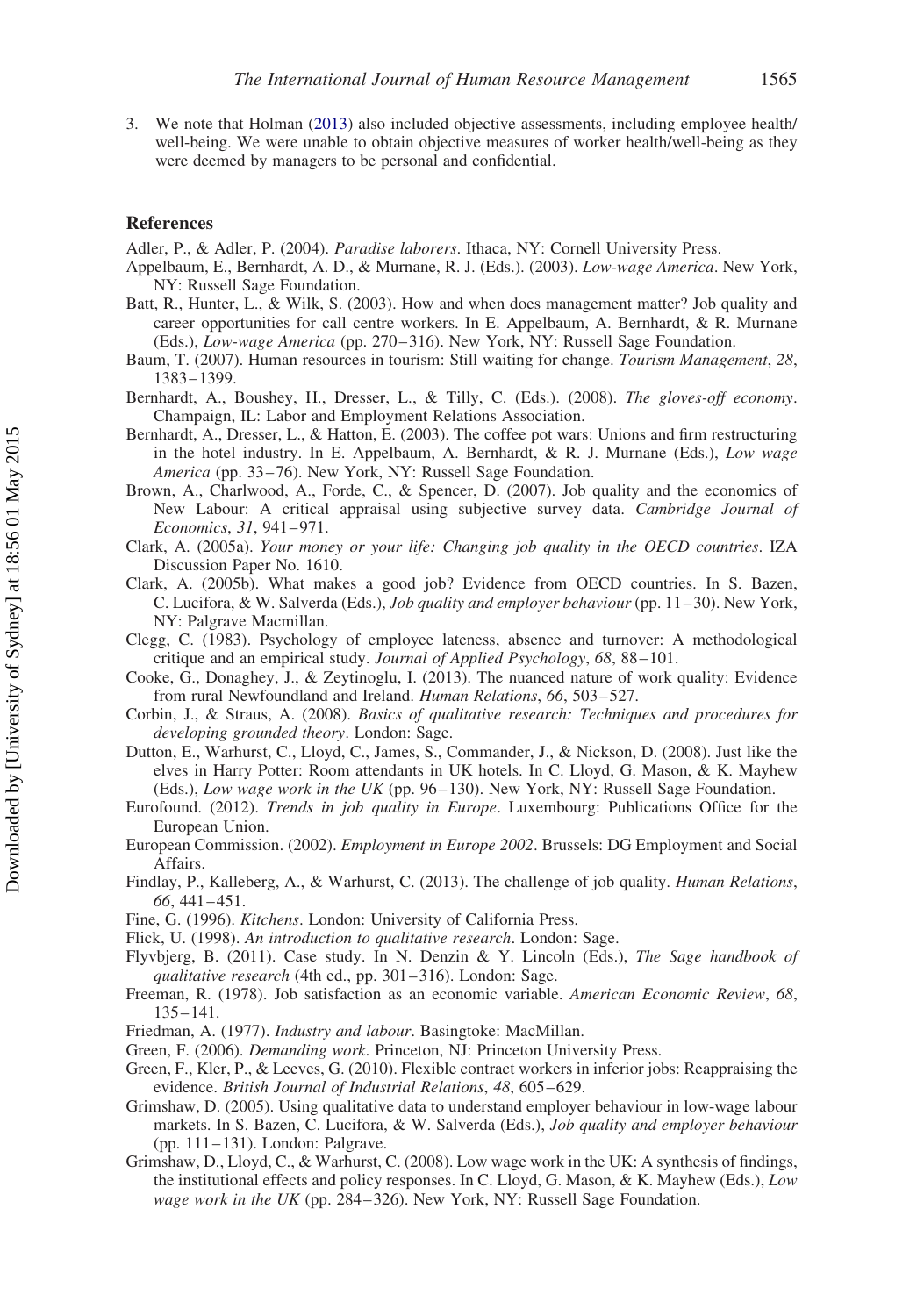- <span id="page-21-0"></span>Hackman, J., & Oldham, G. (1975). Development of the job diagnostic survey. Journal of Applied Psychology, 60, 159– 170.
- Handel, M. (2005). Trends in perceived job quality, 1989 to 1998. Work and Occupations, 32, 66 – 94.
- Holman, D. (2013). Job types and job quality in Europe. Human Relations, 66, 475–502.
- Holzer, H., Lane, J., Rosenblum, D., & Andersson, F. (2011). Where are all the good jobs going? New York, NY: Russell Sage Foundation.
- Iverson, R., & Deery, M. (1997). Turnover culture in the hospitality industry. Human Resource Management Journal, 7, 71 – 82.
- Kalleberg, A. (2011). Good jobs, bad jobs. New York, NY: Russell Sage Foundation.
- Kalleberg, A. L., Reskin, B. F., & Hudson, K. (2000). Bad jobs in America: Standard and nonstandard employment relations and job quality in the United States. American Sociological Review, 65, 256– 278.
- Kelliher, C., & Perrett, G. (2001). Business strategy and approaches to  $HRM A$  case study of new developments in the United Kingdom restaurant industry. Personnel Review, 30,  $421 - 437$ .
- Knox, A. (2010). Lost in translation: An analysis of temporary work agency employment in hotels. Work, Employment and Society, 24, 449-467.
- Kristof-Brown, A., Jansen, K., & Colbert, A. (2002). A policy-capturing study of the simultaneous effects of fit with jobs, groups and organisations. Journal of Applied Psychology, 87, 985–993.
- Lucas, R. (2004). Employment relations in the hospitality and tourism industries. London: Routledge.
- McDowell, L., Batnitzky, A., & Dyer, S. (2007). Division, segmentation, and interpellation: The embodied labour of migrant workers in a Greater London hotel. Economic Geography, 83(1),  $1 - 25.$
- McPhail, R., & Fisher, R. (2008). It's more than wages: Analysis of the impact of internal labour markets on the quality of jobs. International Journal of Human Resource Management, 19,  $461 - 472.$
- Mitchell, J. (2007). Suite inspiration. Caterer and Hotelkeeper, 10, 44 48.
- Muñoz de Bustillo, R., Fernán de z-Macías, E., Esteve, F., & Antón, J. I. (2011). E pluribus unum? A critical survey of job quality indicators. Socio-Economic Review, 9, 447–476.
- Osterman, P. (2008). Improving the quality of low-wage work: The current American experience. International Labour Review, 147, 115– 134.
- Osterman, P., & Shulman, B. (2011). Good jobs America. New York, NY: Russell Sage Foundation.
- Oxenbridge, S., & Moensted, M. (2011). The relationship between payment systems, work intensification and health and safety outcomes: A study of hotel room attendants. Policy and Practice in Health and Safety, 9, 7-26.
- Pocock, B., Williams, P., & Skinner, N. (2012). Conceptualizing work, family and community: A socio-ecological systems model, taking account of power, time, space and life stage. British Journal of Industrial Relations, 50, 391-411.
- Savage, M., & Burrows, R. (2007). The coming crisis of empirical sociology. Sociology, 41, 885– 899.
- Siebern-Thomas, F. (2005). Job quality in European labour markets. In S. Brazen, C. Lucifora, & W. Salverda (Eds.), *Job quality and employer behaviour* (pp. 31–66). New York, NY: Palgrave Macmillan.
- Sledge, S., Miles, A., & Coppage, S. (2008). What role does culture play? A look at motivation and job satisfaction among hotel workers in Brazil. International Journal of Human Resource Management, 19, 1667– 1682.
- Solow, B., & Wanner, E. (2010). Foreword. In J. Gautié & J. Schmitt (Eds.), Low-wage work in the wealthy world (pp. xv-xx). New York, NY: Russell Sage Foundation.
- Timo, N., & Davidson, M. (2005). A survey of employee relations practices and demographics of MNC chain and domestic luxury hotels in Australia. Employee Relations, 27, 175– 192.
- Vanselow, A., Warhurst, C., Bernhardt, A., & Dresser, L. (2010). Working at the wage floor: Hotel room attendants and labor market institutions in Europe and the United States. In J. Gautié & J. Schmitt (Eds.), Low wage work in a wealthy world (pp. 269– 318). New York, NY: Russell Sage Foundation.